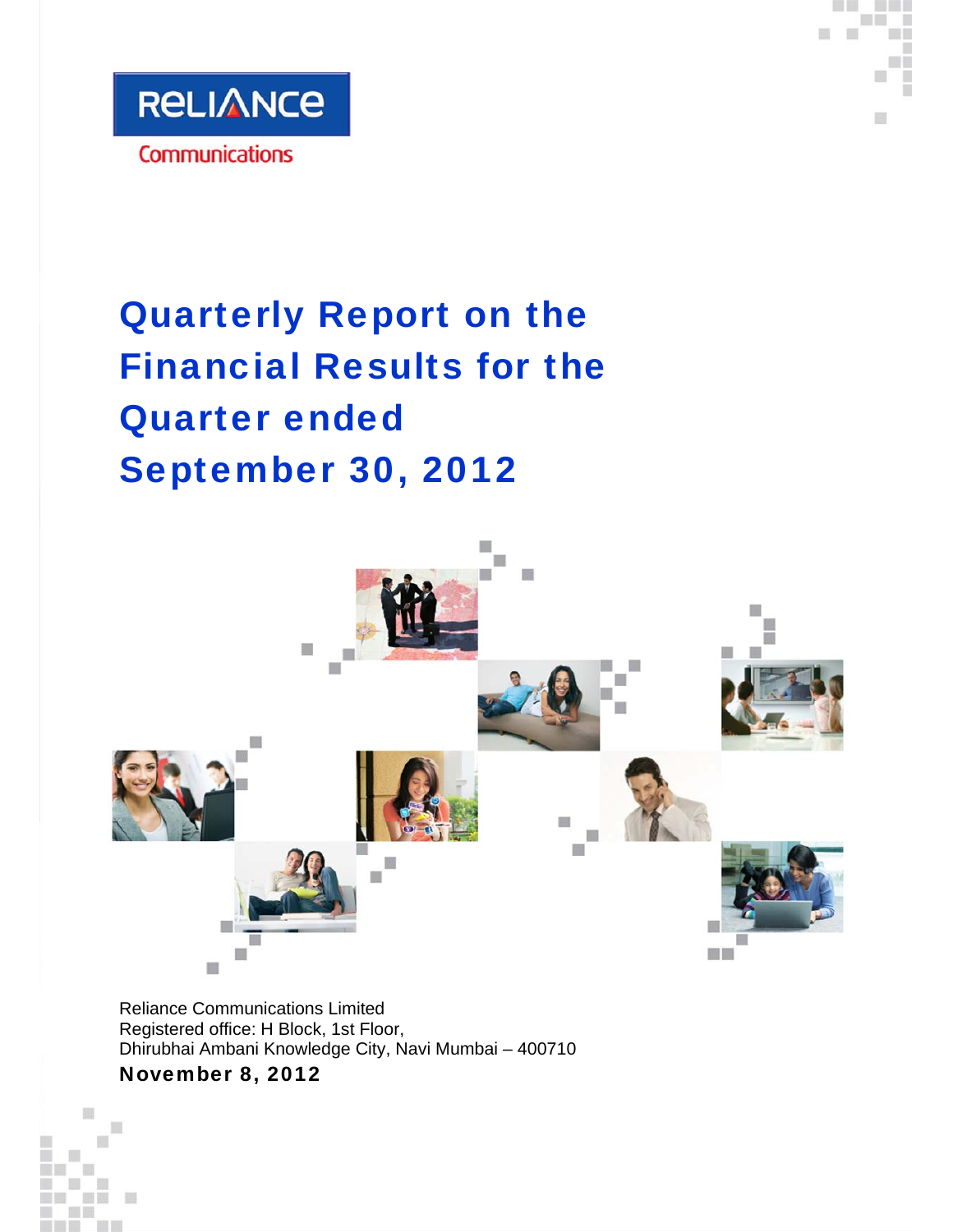

## Multitask. In style.

Do many things at once with the all new Reliance 3G Tab. Its nifty display, zippy processor and sleek form will make you tab everywhere. And in style.

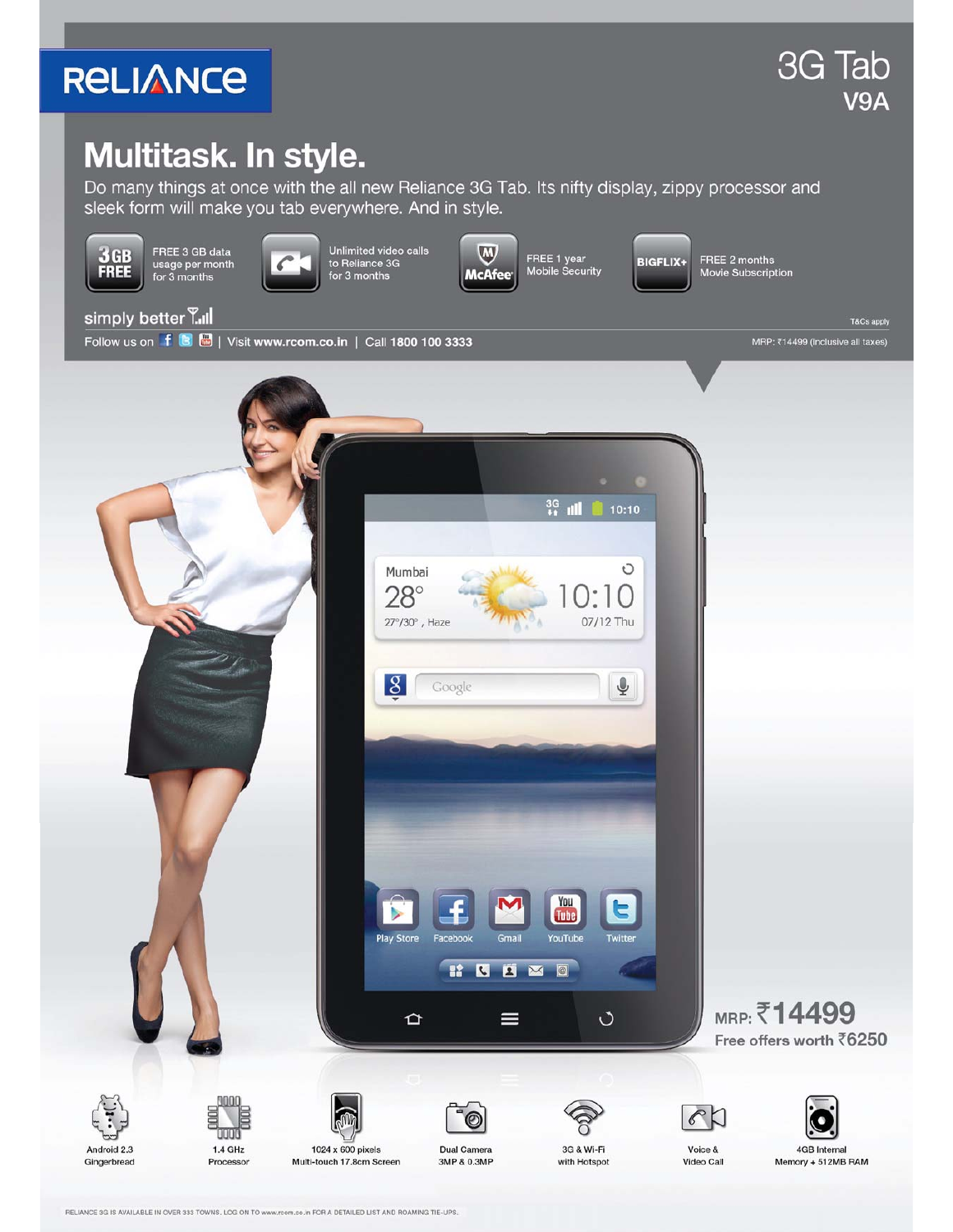## Supplemental Disclosures

Safe Harbour: Some information in this report may contain forward-looking statements. We have based these forward-looking statements on our current beliefs, expectations, and intentions as to facts, actions and events that will or may occur in the future. Such statements generally are identified by forward-looking words such as "believe", "plan", "anticipate", "continue", "estimate", "expect", "may", "will" or other similar words.

A forward-looking statement may include a statement of the assumptions or bases underlying the forward-looking statement. We have chosen these assumptions or bases in good faith, and we believe that they are reasonable in all material respects. However, we caution you that forward-looking statements and assumed facts or bases almost always vary from actual results, and the differences between the results implied by the forward-looking statements and assumed facts or bases and the actual results could be material depending on the circumstances. You should also keep in mind that any forward-looking statement made by us in this report or elsewhere speaks only of the date on which we made it. New risks and uncertainties come up from time to time, and it is impossible for us to predict these events or how they may affect us. We have no duty to, and do not intend to, update or revise the forward-looking statements in this report after the date hereof. In light of these risks and uncertainties, any forward-looking statement made in this report or elsewhere may or may not occur and has to be read and understood along with this supplemental disclosure.

General Risk: Investments in equity and equity-related securities involve a degree of risk and investors should not invest in the equity shares of the Company unless they can afford to take the risk of losing their investment. For taking an investment decision, investors must rely on their own examination of the Company including the risks involved.

Convenience Translation: All references in this report to "Rs" are to Indian Rupees and all references herein to "US\$" are to United States Dollars.

We publish our financial statements in Indian Rupees, the legal currency of the Republic of India. All amounts translated into United States Dollars in this report are provided solely for the convenience of the reader, and no representation is made that the Indian Rupee or United States Dollar amounts referred to herein could have been or could be converted into United States Dollars or Indian Rupees respectively, as the case may be, at any particular rate, the rates stated in this report, or at all.

Others: In this report, the terms "we", "us", "our", "the Company" or "the Group", unless otherwise specified or the context otherwise implies, refer to Reliance Communications Limited ("Reliance Communications") and its affiliates, including, inter alia, FLAG Telecom Group Limited ("FLAG"), Reliance Telecom Limited ("RTL"), Reliance Communications Infrastructure Limited ("RCIL") and Reliance Infratel Limited ("Reliance Infratel"). Further abbreviations are defined within this report.

Any discrepancies in any table between total and sums of the amounts listed are due to rounding off.

Disclaimer: This communication does not constitute an offer of securities for sale in the United States. Securities may not be sold in the United States absent registration or an exemption from registration under the U.S. Securities Act of 1933, as amended. Any public offering of securities to be made in the United States will be made by means of a prospectus and will contain detailed information about the Company and its management, as well as financial statements.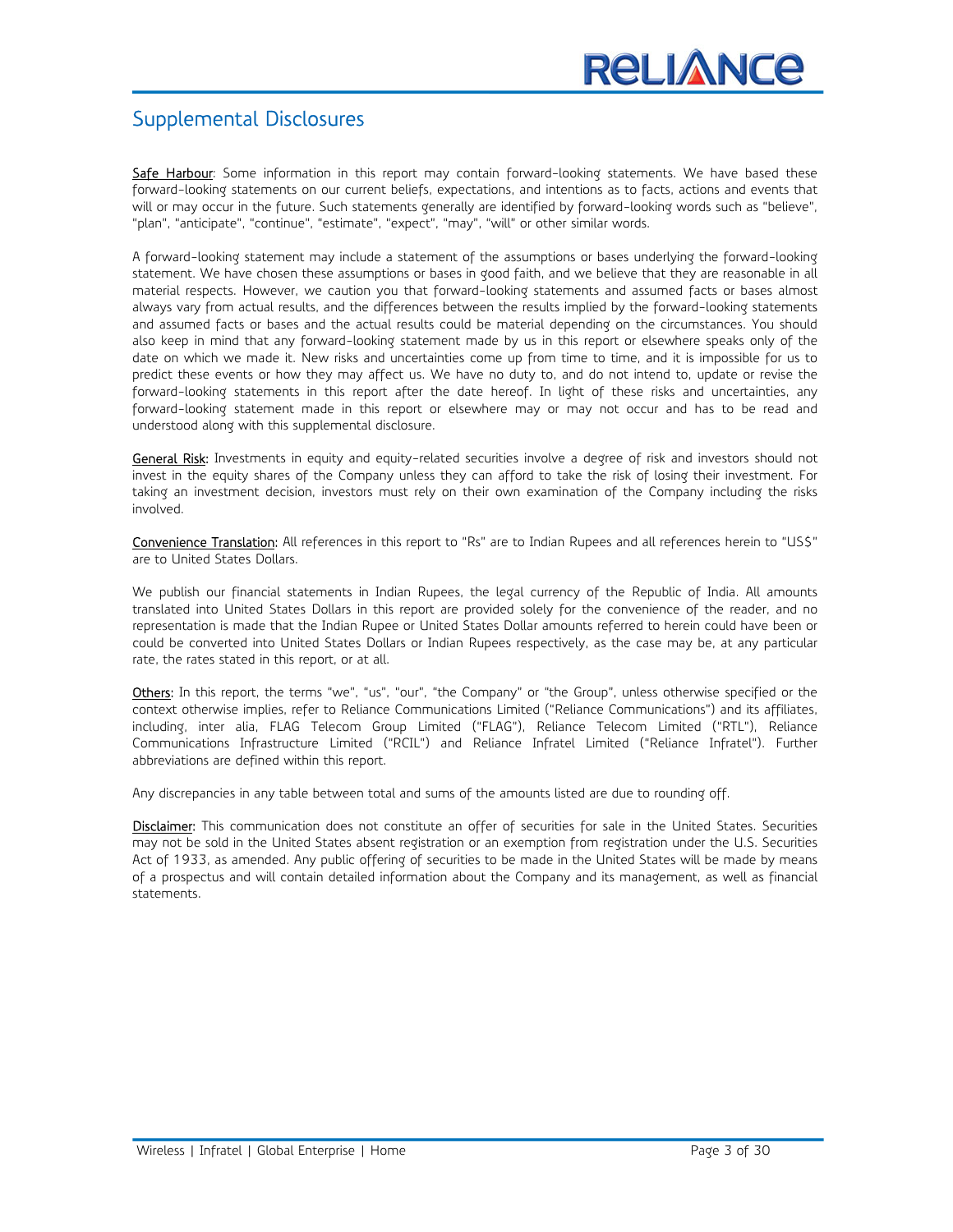## Table of Contents

| 9 <sub>1</sub> |  |
|----------------|--|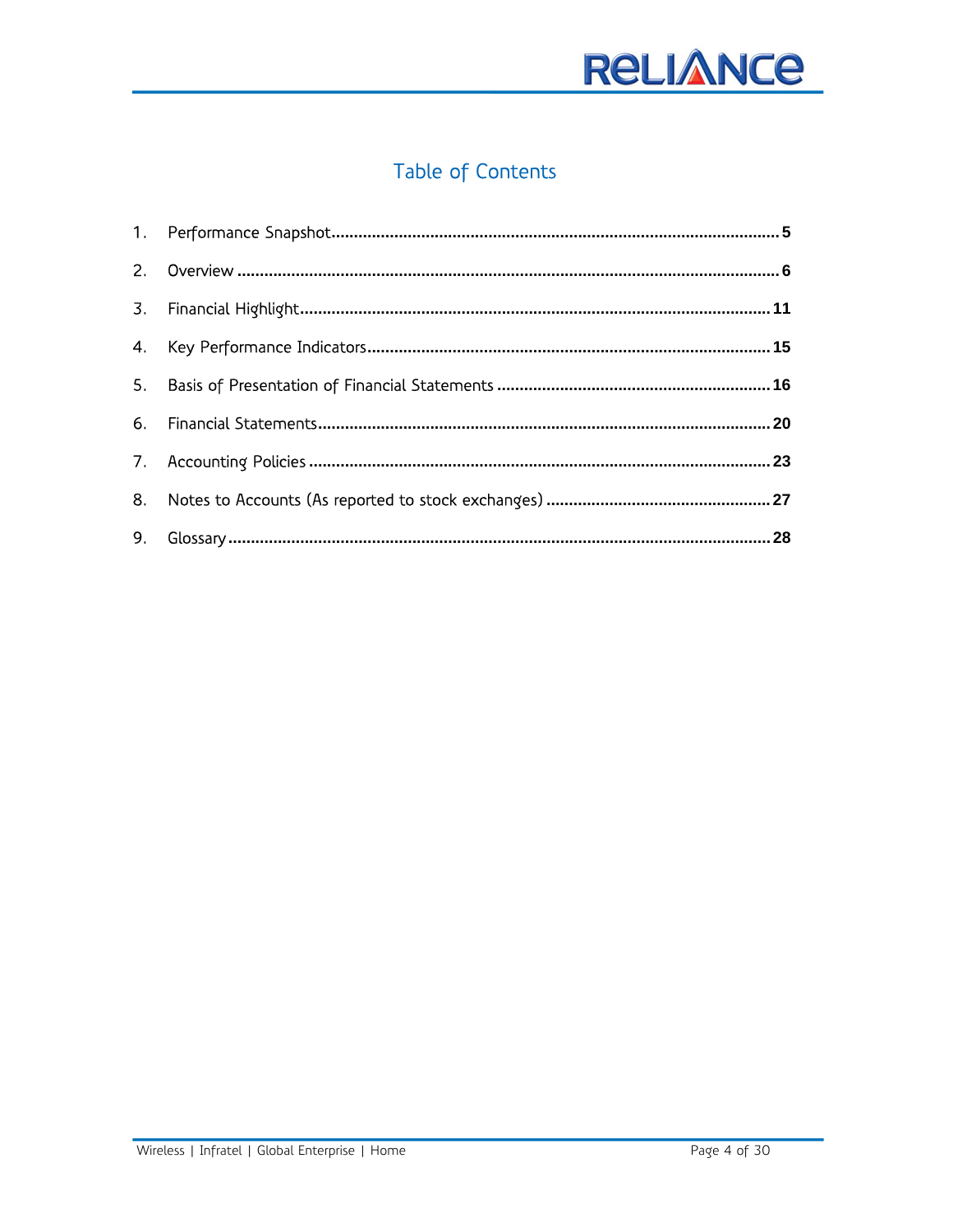## 1. Performance Snapshot

|                                 |              |                   |         | 12 months period ended  |                   | <b>Quarter ended</b><br>Jun 30, 2012 Sep 30, 2012<br>(01 FY13)<br>154,601<br>153,046 |           |
|---------------------------------|--------------|-------------------|---------|-------------------------|-------------------|--------------------------------------------------------------------------------------|-----------|
| <b>Particulars</b>              | <b>Units</b> | <b>March-2009</b> |         | March-2010   March-2011 | <b>March-2012</b> |                                                                                      | (Q2 FY13) |
| <b>Total Subscribers</b>        | 000's        | 72.666            | 102,422 | 135,719                 |                   |                                                                                      | 134,849   |
| Consolidated financials         |              |                   |         |                         |                   |                                                                                      |           |
| Revenue                         | Rs. mn       | 229,485           | 221,323 | 231,076                 | 203,823           | 53,192                                                                               | 52,020    |
| EBITDA                          | Rs. mn       | 93,050            | 78,205  | 90.816                  | 64.899            | 16,502                                                                               | 16,382    |
| Cash profit from operations     | Rs. mn       | 100,789           | 86,138  | 79,976                  | 49,665            | 11,007                                                                               | 10,453    |
| Profit before income taxes      | Rs. mn       | 61,967            | 52,228  | 15,176                  | 8,821             | 1,875                                                                                | 1,323     |
| Net Profit                      | Rs. mn       | 60,449            | 46,550  | 13,457                  | 9,285             | 1,624                                                                                | 1,021     |
| <b>Total Fixed Assets</b>       | Rs. mn       | 729,476           | 715,395 | 729,408                 | 714,778           | 724,709                                                                              | 705,821   |
| Shareholders' Equity            | Rs. mn       | 370,003           | 387,825 | 357,518                 | 317,123           | 313,334                                                                              | 308,650   |
| Net Debt                        | Rs. mn       | 225,943           | 198,888 | 320,485                 | 358,393           | 356,488                                                                              | 367,234   |
| <b>Key Ratios</b>               |              |                   |         |                         |                   |                                                                                      |           |
| EBITDA Margin                   | %            | 40.5%             | 35.3%   | 39.3%                   | 31.8%             | 31.0%                                                                                | 31.5%     |
| Net Profit Margin               | %            | 26.3%             | 21.0%   | 5.8%                    | 4.6%              | 3.1%                                                                                 | 2.0%      |
| Net Debt to funded equity ratio | Times        | 0.61              | 0.51    | 0.90                    | 1.13              | 1.14                                                                                 | 1.19      |
| <b>KPIs</b>                     |              |                   |         |                         |                   |                                                                                      |           |
| <b>Wireless APRU</b>            | Rs.          | 244               | 158     | 116                     | 102               | 98                                                                                   | 102       |
| Wireless RPM                    | Rs.          | 0.63              | 0.48    | 0.44                    | 0.44              | 0.43                                                                                 | 0.43      |
| Wireless MoU per sub            | Min/month    | 389               | 333     | 262                     | 230               | 228                                                                                  | 236       |
| Long Distance Minutes           | Mn Min       | 39,724            | 61,136  | 80,293                  | 84,343            | 20,090                                                                               | 20,420    |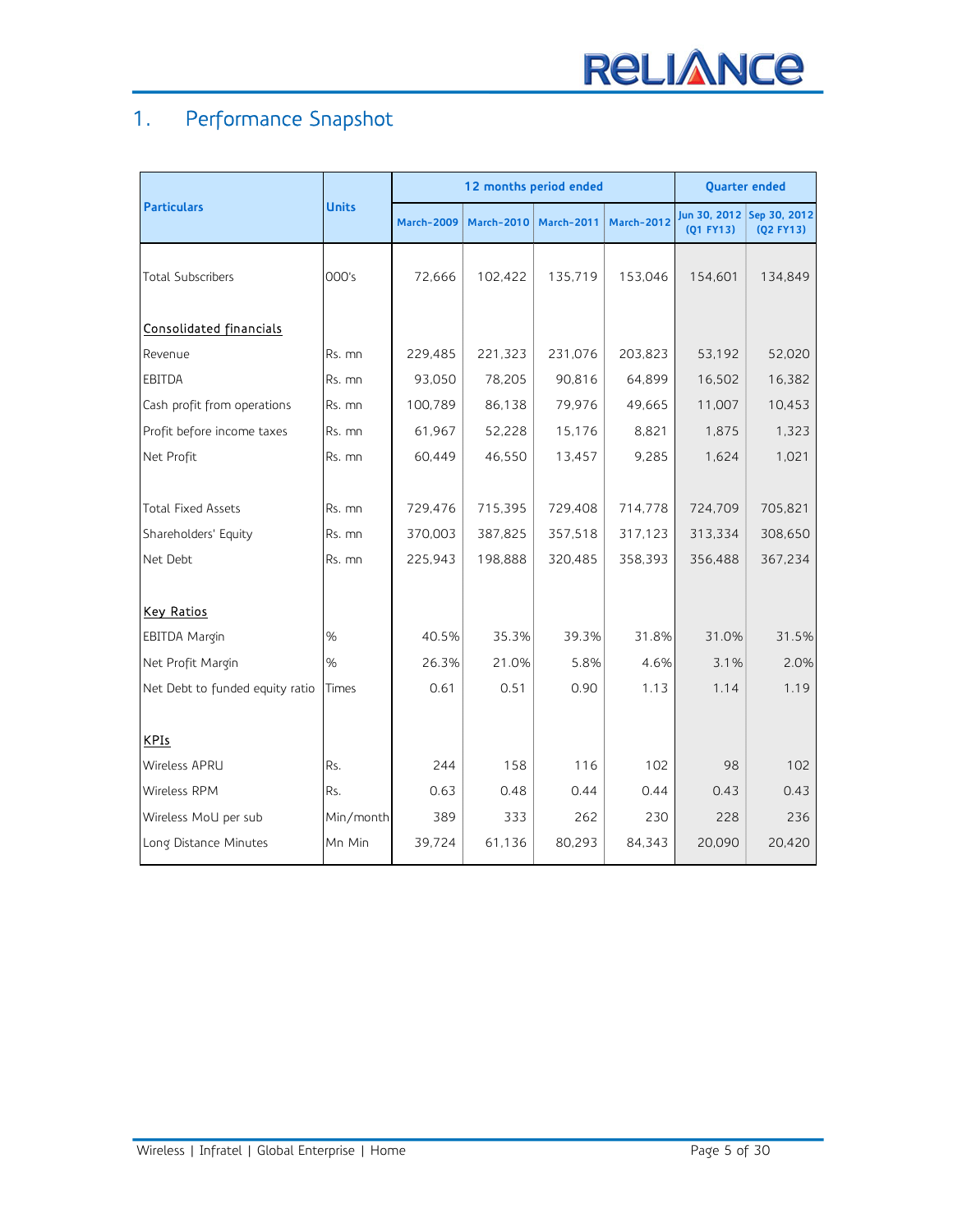### 2. Overview

#### 2.1. Introduction

Reliance Communications Limited ("Reliance Communications" or "the Company") is India's largest integrated communications service provider in the private sector with about 143 million individual, enterprise, and carrier customers.

We operate pan-India across the full spectrum of wireless, wireline, and long distance, voice, data, video and internet communication services. We also have an extensive international presence through the provision of long distance voice, data and internet services and submarine cable network infrastructure globally.

#### 2.2. Strategic Business Units

The business of Reliance Communications is organized into two strategic customer-facing business units: Wireless and Global Enterprise. In addition, subsidiaries of Reliance Communications are engaged, inter alia, in the ownership, operation and development of telecom infrastructure, such as wireless communications sites and towers. Our strategic business units are supported by our fully integrated, state-of-the-art network and operations platform and by the largest retail distribution and customer service facilities of any communications service provider in India.

#### 2.2.1. Wireless

RCOM offers CDMA and GSM based wireless services on a nationwide basis. RCOM has rolledout 3G services in all the 13 circles where the company has won 3G spectrum. RCOM provides gamut of services in mobile and fixed wireless voice, data, and value added services for individual consumers and enterprises.

Following the roll-out of our GSM network, we are now the only player in the country offering both GSM and CDMA services on a nationwide basis.

As on date, we have rolled-out 3G services in all circles where we have won 3G spectrum, covering over 333 towns. On CDMA platform, Netconnect Broadband+ service is available in over 1,000 cities with seamless handover to 1x service across 20,000 towns.

There is an explosive growth in social media in India. Recently, we entered an exclusive partnership with WhatsApp in India. We are the first telecom operator in the country to offer a pack for unlimited WhatsApp and Facebook access for subscribers.

We not only provide telecom connectivity to the mass market consumer segment but also, as an Integrated Telecom Service Provider, we offer total telecom solutions to our Corporate, SME & SoHo customers. Our portfolio of products includes mobile handsets, fixed wireless phones/terminals, tablets, high-speed internet data cards and Blackberry services. Our primary brands are Reliance Mobile for the mobile portfolio of services, Reliance Hello for the fixed wireless portfolio of services and Reliance Netconnect for wireless data services. We offer a unique wireless multimedia experience under the brand Reliance Mobile World.

We also offer public calling office ("PCO") services over our wireless network through independent retail operators of such facilities. We have pioneered rural telephony initiatives that are supported by the Government of India's Universal Services Obligation (USO) Fund.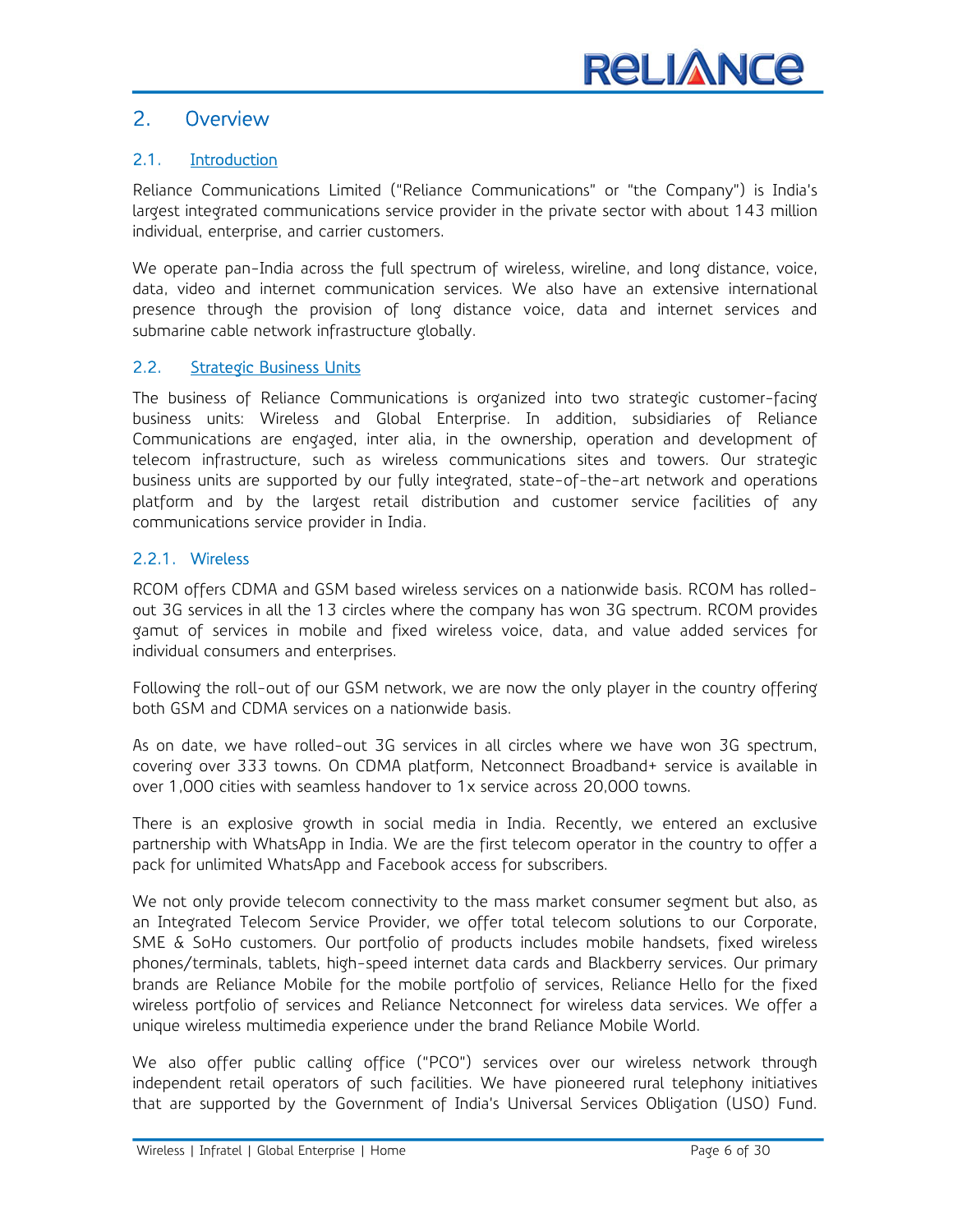

Additionally, we provide connectivity for devices such as point of sale terminals, lottery terminals, and ATM terminals.

We are among the top two providers of wireless communication services in the country, with a wireless subscriber base of over 134.8 million as of September 30, 2012 representing a market share of 14.9%. In addition, we are also the largest PCO operator in the private sector.

#### 2.2.2. Global Enterprise

Global and the Broadband businesses have so far operated effectively as two separate Segments. This had enabled both the businesses to grow simultaneously and build up a strong customer base. Both the businesses offer similar type of products and services and serve similar clients in different geographies. Thus, in order to synergize and leverage their strengths and benefit from the market opportunities, the business units of Global and Enterprise Broadband were combined into an integrated "Global Enterprise Business Unit (GEBU)" in the last financial year.

The Global Enterprise Business Unit offers the most comprehensive portfolio of Enterprise, IT infrastructure, National and International long distance voice, video and data network services on an integrated and highly scalable platform. Our business segments comprise Carrier, Enterprise and Consumer business units.

In India, we provide long distance business services including wholesale voice, bandwidth and infrastructure services, national and international private leased circuits, broadband internet access, audio and video conferencing, MPLS-VPN, remote access VPN, Centrex, toll-free services voice services for offices, voice VPN for corporates and managed internet data centre ("IDC") services. We offer unique, value-added products and services to large, medium and small enterprises for their communications, networking, and IT infrastructure needs across the country. We have a product range of more than 38 products to suit the needs of all customer segments, more than any other service provider in India.

Our National Long distance offer's NLD carriage and termination on an inter segment basis, to other business units of Reliance Communications. We also offer bandwidth and infrastructure services to other operators. We are leveraging our existing metro fibre optic networks to establish direct building connectivity on-net. Currently we are operating in 44 cities in India with more than 1.1 million buildings connected directly to our network, serviced by more than 1.5 million access lines.

Our primary building access technology is metro Ethernet technology with ring based fiber uplinks, which offers performance and cost advantages versus other access technologies in areas with high service potential. Our Metro Ethernet LAN technology gives us a significant edge in delivering high bandwidth data services, as compared with all of our competitors who operate on predominantly copper networks. In cities where we are not currently providing wireline direct building connectivity, we have selectively deployed wireless LMDS to access targeted buildings in accordance with our customer requirements. In the top 10 cities of India, we have augmented building connectivity program through deployment of WiMAX 802.16d technology. Using wire-line or wireless access, we provide services to the enterprise customers in more than 900 Indian cities/towns.

We have established an enterprise customer base of over 35,000 corporations that includes over 850 of the Top 1,000 Indian enterprises and MNCs. We are also expanding our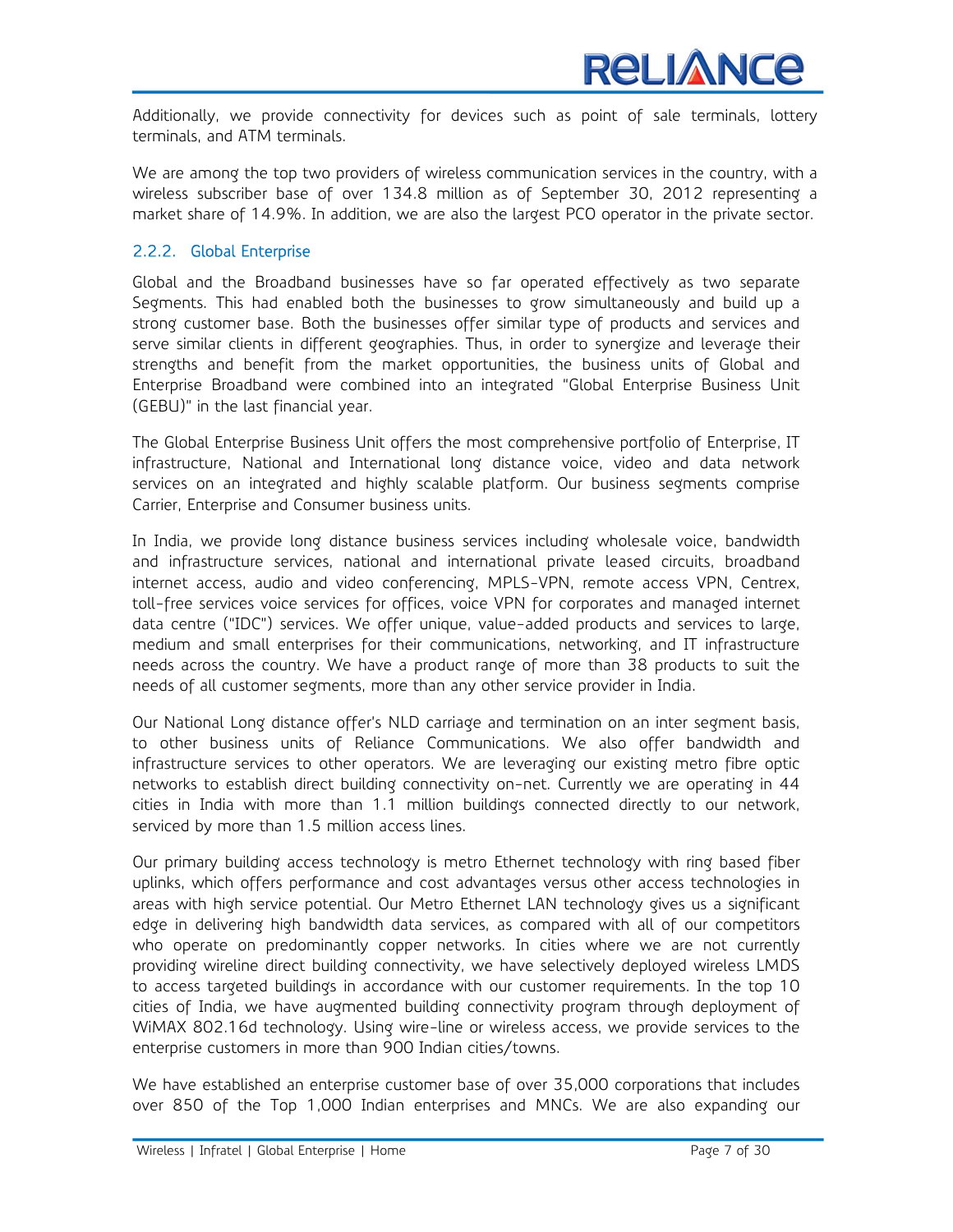

enterprise subscriber base rapidly in the SME segment. We continue to maintain leadership in other high growth segments of the market such as MPLS-VPN and Centrex solutions.

Globally, we provide carrier's carrier voice, carrier's carrier bandwidth, enterprise data and consumer voice services.

In our Carrier Voice, we offer ILD carriage and termination, on an inter segment basis, to other business units of Reliance Communications as part of the wholesale product offering. We entered the long distance market in India in mid-2003 and are one of the largest carriers of international voice minutes with a market share of 30% for ILD wholesale inbound traffic.

As part of our Consumer voice offering we offer virtual international calling services to retail customers for calls to 200 international destinations including India under the brand Reliance Global Call. Our retail services are available to customers in 14 countries in Australia, Austria, Belgium, Canada, France, Hong Kong, India, Ireland, Netherlands, New Zealand, Singapore, Spain, United Kingdom and United States. We have over 2.5 million customers for our Reliance Global Call service.

Our international Data business is underpinned by our ownership of the largest private submarine cable system in the world, directly connecting 40 countries from the East coast of the United States, to Europe, the Middle East, India, South and East Asia, through to Japan. The network seamlessly interconnects with our 190,000 route Kilometres fibre optic cables within India.

As part of wholesale offering, we offer national and international (submarine cable) network infrastructure on both an Indefeasible Right of Use ("IRU") and leased circuit basis, internet bandwidth, IPLC to carriers, ISPs, content providers and enterprises globally.

We have a very strong and rapidly growing enterprise business segment outside India. We are among the top 10 Managed Ethernet services provider in the U.S. and have a strong position in the global enterprise data market. We have over 2,100 enterprise customers globally in developed markets of the US, UK, France, Germany, Benelux, Singapore and Australia.

#### 2.2.3. Reliance Digital TV

We launched nationwide satellite TV services on 19<sup>th</sup> August, 2008 under our wholly-owned subsidiary Reliance Big TV Limited. These services are available on the Direct-To-Home (DTH) format to consumers in India.

Our Direct-To-Home (DTH) digital TV Business has moved into its 5<sup>th</sup> full year of operations. Reliance Digital TV offers a full combo of Standard Definition, High Definition & High Definition-DVR STBs, along with largest channel bouquet. We also introduced a new technology advancement which made us the  $1<sup>st</sup>$  operator to offer all 270 channels in HD like quality. Reliance offers nationwide Direct-To-Home satellite TV services, employing state-ofthe-art MPEG4 technology.

Reliance Digital TV is available at more than 38,700 outlets across 8,350 towns in the country. The retail and distribution reach, as well as other elements of infrastructure established for our wireless network, have been leveraged to expand our DTH presence.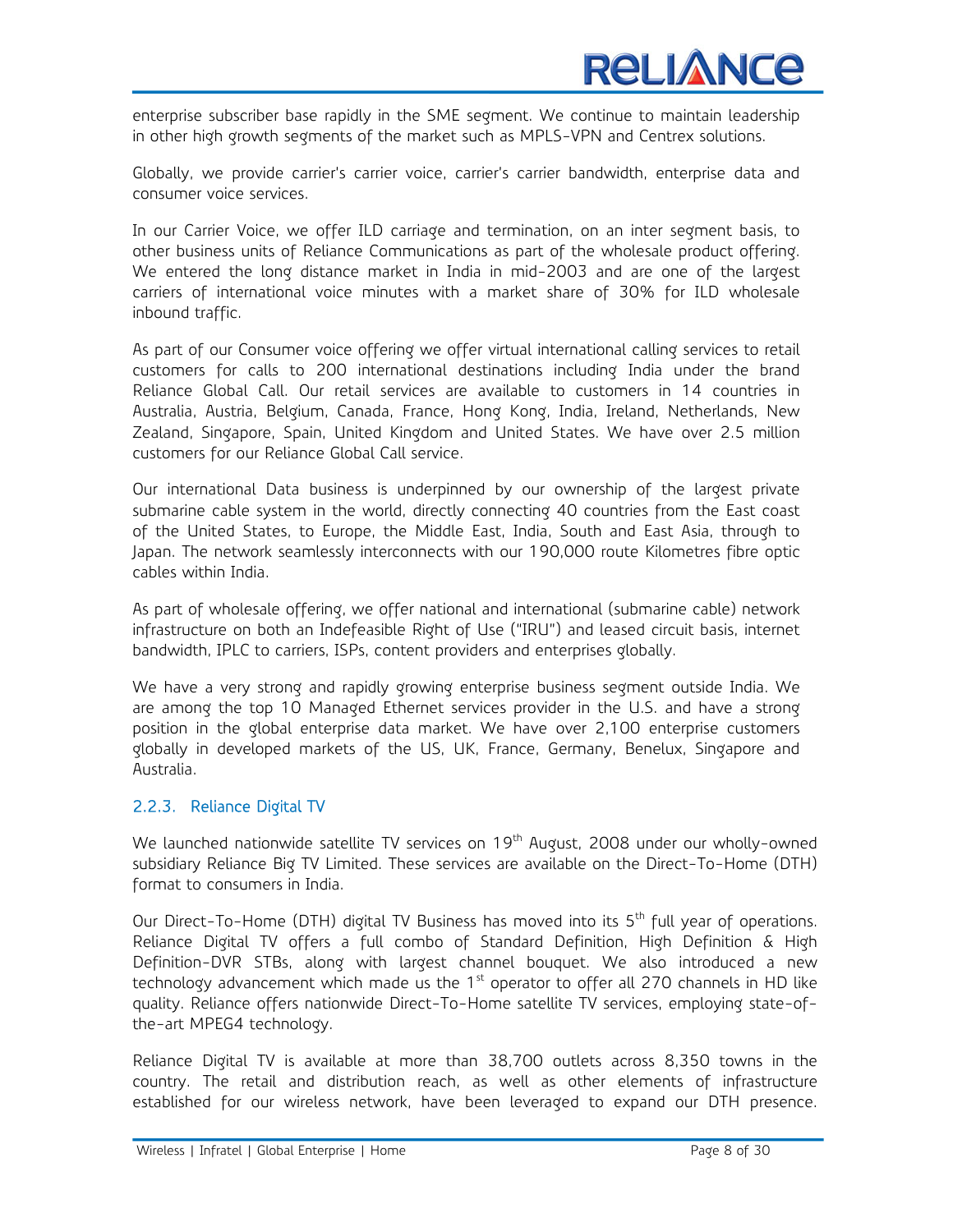Reliance Digital TV currently has 4.5 million subscribers, with 10% share of the DTH market in India. We launched India's first High definition cum Advanced Digital Video recorder (HD DVR), offering 200 hrs of recording, trick play functions & universal remote for operating three devices.

We are also India's first DTH Player to offer 'Consumer Loyalty Program'. This is the first time in Indian DTH industry's history that the consumer will get rewarded for long term association. For every rupee spent on Reliance Digital TV subscription, the consumer will now earn reward points which can be redeemed against various Reliance Digital TV services.

During the past 12 months, there has been a significant enhancement in the, already stable product quality. Now our Set Top Box (STB) Failure Rate has gone down to 0.69%, which is amongst the best internationally & by far the best in India.

#### 2.3. Network and Operating Facilities

We have India's widest network coverage encompassing 24,000 towns, 600,000 villages & all major railway routes & highways which covers 90% of the country's population.

Our national inter-city long distance network is the largest next generation network in India, with over 160,000 route kilometres of ducted fibre optic cables. We have a totally unique asset in over 25,000 route kilometres of ducted fibre optic cables installed in the leading cities in India. The entire inter-city and metro fibre optic backbone network is deployed in a ring and mesh architecture and is MPLS enabled. The Reliance Data Network has over 180 MPLS integrated network nodes.

We have over 450,000 sq. ft. of IDC capacity in multiple locations and plan to add more IDC capacity to meet growing demand. Our network operating centre in Navi Mumbai, India, is one of the most advanced in the world. The entire range of our products and services is enabled by streamlined, fully integrated, flow through operating and business support systems. These facilities provide us with by far the most superior platform in India for offering bandwidth intensive, feature rich, converged services and solutions for consumers, enterprises, and carrier customers with virtually limitless scalability.

Our national networks are integrated with our international networks.

We have relationships with over 800 global, regional and domestic carriers capable of offering services in 230 countries. Our Managed Network Services are currently available in over 40,000 locations across 163 countries. We also own 22,000 kms of metro fibre network in the U.S. in 14 metros allowing us to offer our customers seamless end-to-end connectivity to these key business markets.

Our consumer and SME offerings are supported by one of the most extensive and powerful distribution networks in India. The backbone of our retail presence is combination of exclusive Reliance World and Reliance Express stores along with strong independent  $3<sup>rd</sup>$  party retailer network. These stores offer customer activation and after sales service. Reliance World stores also operate as broadband experience centres offering a range of broadband internet and video conferencing applications. Furthermore, we have over 900,000 retailers who offer sale of Reliance Mobile connections or recharge of our prepaid mobile and FWP's in our coverage footprint.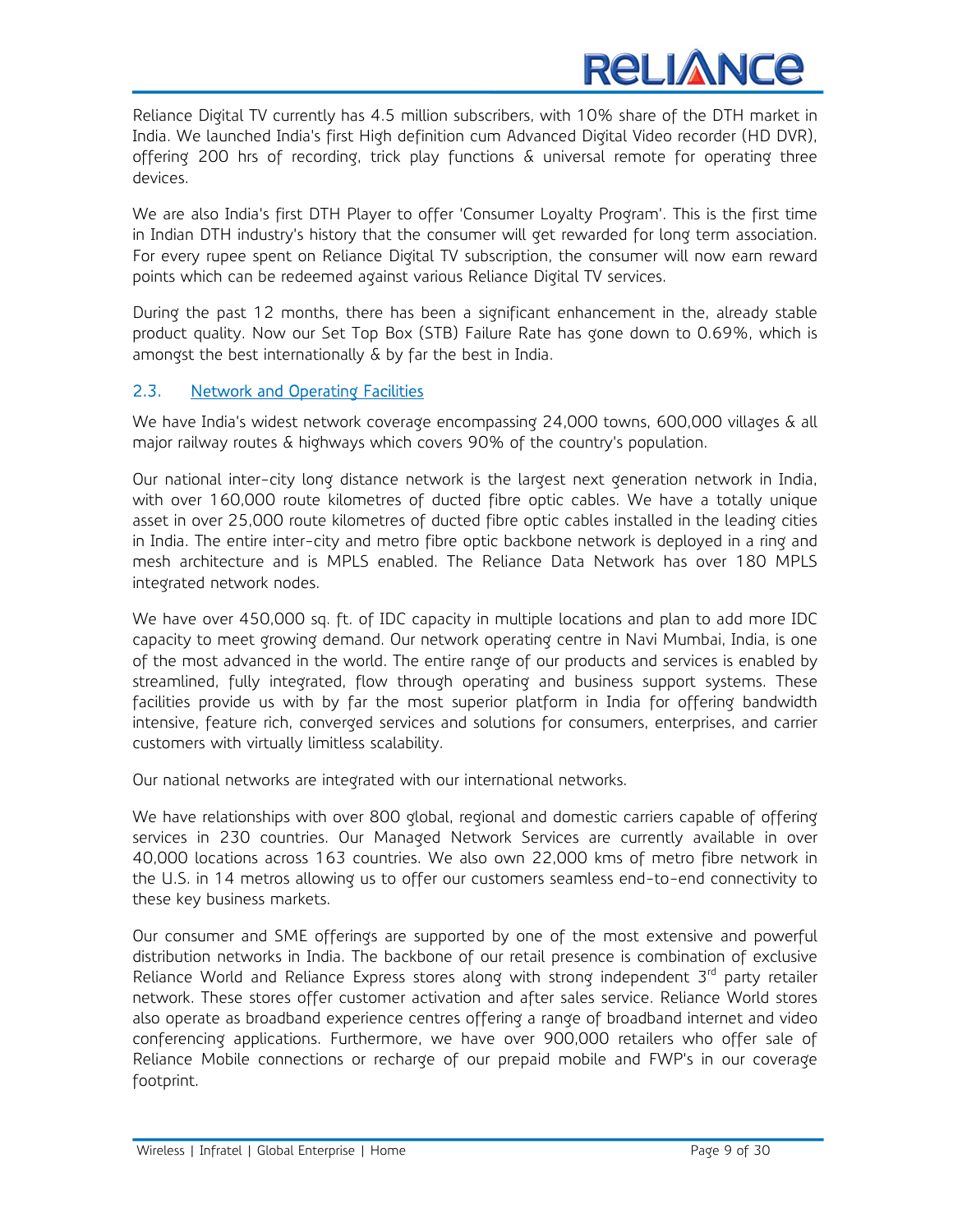#### 2.4. Recent Rewards & Recognition

- September 2012: RCOM won UBM's (a leading global business media company) Annual EDGE Award 2012 third time in a row. RCOM's Open Source initiative was recognized under "Best Project" category.
- August 2012: RCOM has been conferred the Best Quality of Service Award for the second time in a row at the prestigious Economic Times Telecom Awards 2012.
- August 2012: RCOM won the Gold award in the Best Media Innovation Digital Social Media category in the annual Media EMVIES Awards 2012.

#### 2.5. Principal Operating Companies

Reliance Communications Limited is the Flagship company and is also the holding company for the other major operating companies in the Group. Reliance Communications provides wireless, wireline, broadband, and long distance services in India and overseas. Its major assets are the wireless network, transmission networks used in its business, and the contact centres. Following the recent roll-out of our GSM network, we now provide CDMA based wireless services in 20 Circles and GSM based wireless services in 14 Circles.

Reliance Telecom Limited ("RTL") is a wholly owned subsidiary of Reliance Communications. RTL provides GSM-based wireless services in 8 service areas, and owns the GSM wireless networks in its service areas. We have received requisite Government approvals and spectrum to roll-out CDMA services in additional 2 Circles.

Reliance Infratel Limited owns, operates, and develops telecom infrastructure, primarily consisting of wireless communication sites and towers. It currently owns all of the towers used by Reliance Communications' CDMA and GSM wireless networks and is developing additional towers to meet the needs of Reliance Communications and other customers. Reliance Infratel is currently a subsidiary of Reliance Communications through RCIL.

Reliance Communications Infrastructure Limited ("RCIL") is a wholly owned subsidiary of Reliance Communications. RCIL provides wireless multimedia (Reliance Mobile World) and internet access (Reliance Netconnect) services to customers of Reliance Communications.

Reliance Globalcom B.V. is a wholly owned subsidiary of Reliance Communications. Reliance Globalcom encompasses Enterprise Services, Capacity Sales, Managed Services and a highly successful bouquet of Retail products & services comprising of Global Voice, Internet Solutions and Value Added Services. Its major assets are the FLAG Atlantic, FLAG North Asia Loop, FLAG Europe Asia and FALCON submarine cable systems.

Reliance Big TV Limited (RBTV) is a wholly owned subsidiary of Reliance Communications. RBTV is offering fully Digital Home Entertainment Service on the world's most advanced MPEG4 Direct-To-Home (DTH) Platform to deliver over 270 channels in High Definition (HD) like quality, including 4 exclusive movie channels & 6 Interactive services, to its subscribers.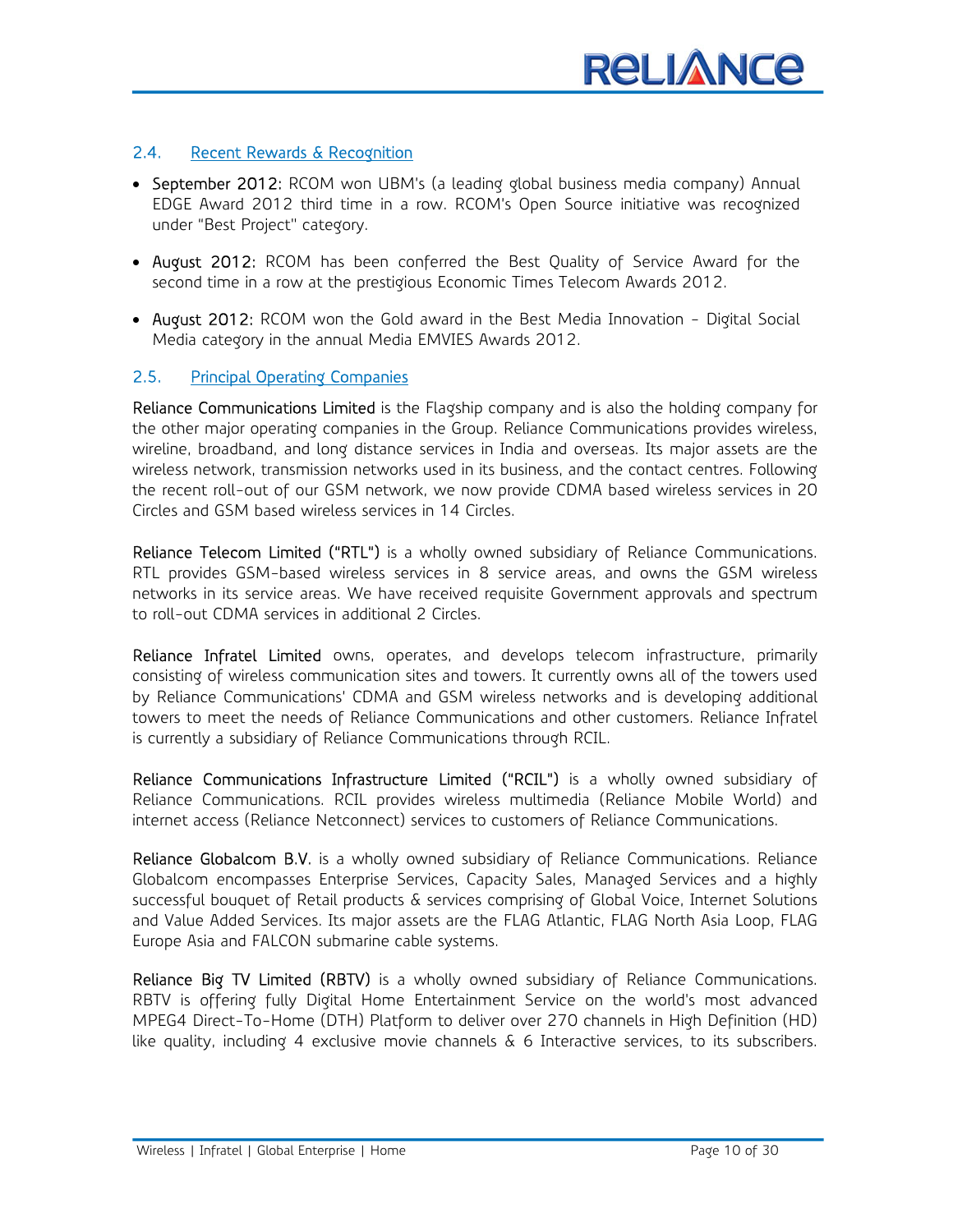## 3. Financial Highlight

Financial results for the quarter ended September 30, 2012 as per Indian GAAP. In the tables below, "Qtr ended 30/06/12" refers to the three month period ended June 30, 2012 and "Qtr ended 30/09/12" refers to the three month period ended September 30, 2012. Exchange rate for conversion of Indian Rupees to United States Dollars is Rs  $55.62 = US$$  1.00 for the quarter ended June 30, 2012, Rs  $52.86 = US$$  1.00 for the quarter ended September 30, 2012, being the revaluation rate as announced by FEDAI.

#### 3.1. Summarized Consolidated Statement of Operations

(Rs Million, except ratios)

| <b>Particulars</b>                                                        | Qtr ended<br>30/06/12 | Qtr ended<br>30/09/12 | Q-on-Q Growth<br>(%) |
|---------------------------------------------------------------------------|-----------------------|-----------------------|----------------------|
| Total revenue                                                             | 53,192                | 52,020                | $-2.2\%$             |
| Net revenue                                                               | 44,631                | 42,508                | $-4.8%$              |
| <b>EBITDA</b>                                                             | 16,502                | 16,382                | $-0.7%$              |
| Cash profit from operations                                               | 11,007                | 10,453                | $-5.0%$              |
| Amortisation of Compensation under<br><b>Employee Stock Option Scheme</b> |                       |                       | NA                   |
| Profit before tax                                                         | 1,875                 | 1,323                 | $-29.5%$             |
| Net profit                                                                | 1,624                 | 1,021                 | $-37.2%$             |
| EBITDA margin (%)                                                         | 31.0%                 | 31.5%                 |                      |

(US\$ Million)

| Particulars                                                               | <b>Qtr</b> ended<br>30/06/12 | <b>Qtr</b> ended<br>30/09/12 | Q-on-Q Growth<br>(%) |
|---------------------------------------------------------------------------|------------------------------|------------------------------|----------------------|
| Total revenue                                                             | 956                          | 984                          | 2.9%                 |
| Net revenue                                                               | 802                          | 804                          | 0.2%                 |
| <b>EBITDA</b>                                                             | 297                          | 310                          | 4.5%                 |
| Cash profit from operations                                               | 198                          | 198                          | $-0.1%$              |
| Amortisation of Compensation under<br><b>Employee Stock Option Scheme</b> |                              |                              | NA                   |
| Profit before tax                                                         | 34                           | 25                           | $-25.8%$             |
| Net profit                                                                | 29                           | 19                           | $-33.9%$             |
| EBITDA margin (%)                                                         | 31.0%                        | 31.5%                        |                      |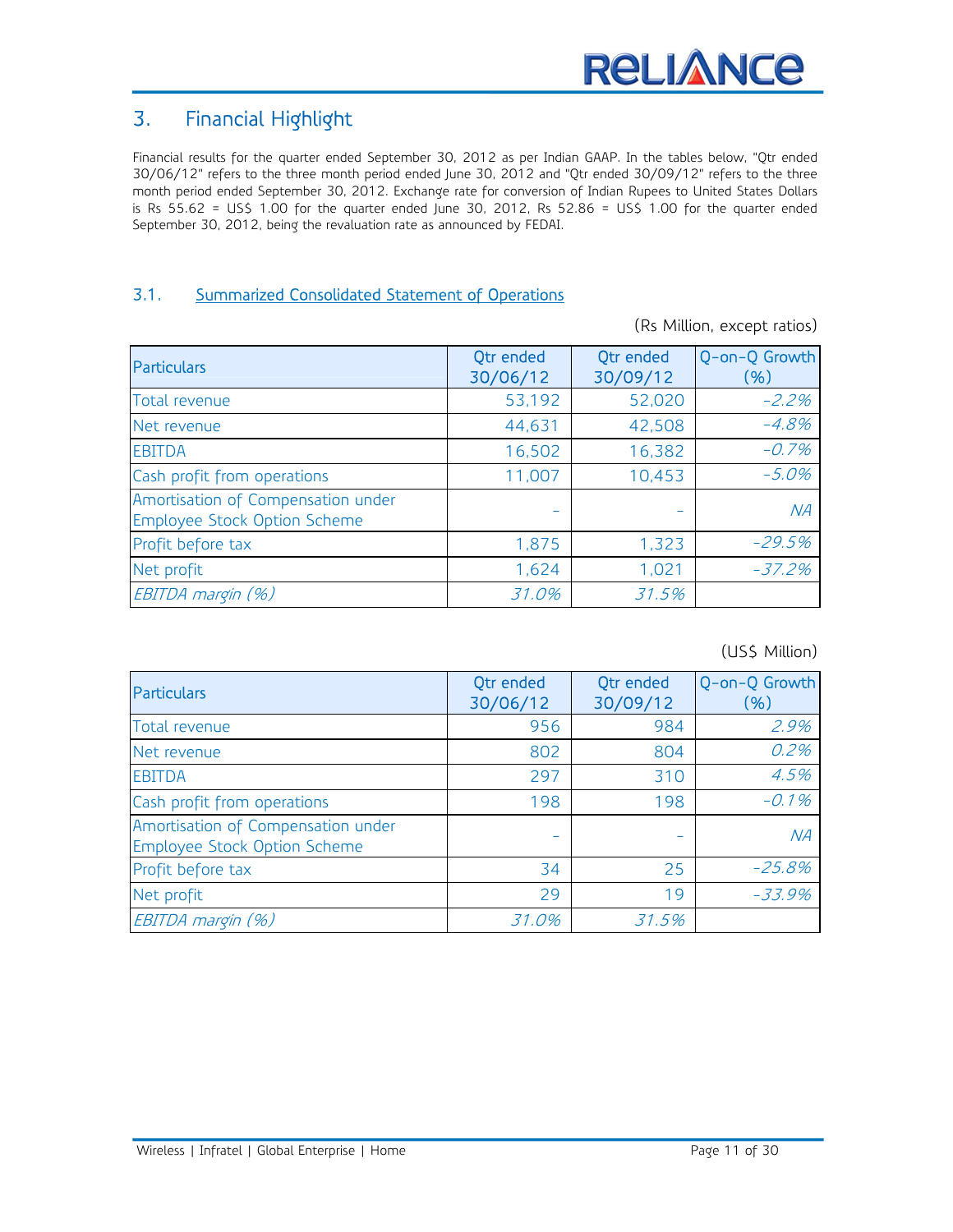### 3.2. Summarized Consolidated Balance Sheet

(Rs Million, except ratios)

| Particulars                                              | As at<br>30/06/12 | As at<br>30/09/12 |
|----------------------------------------------------------|-------------------|-------------------|
| <b>Assets</b>                                            |                   |                   |
| Net fixed assets, including capital work-in-progress     | 724,709           | 705,821           |
| Investments                                              | 1,284             | 1,321             |
| Total current assets (excluding cash & cash equivalents) | 153,723           | 157,841           |
| <b>Total assets</b>                                      | 879,716           | 864,983           |
| Liabilities and stockholders equity                      |                   |                   |
| Total current liabilities and provisions                 | 200,897           | 179,926           |
| Net debt                                                 | 356,488           | 367,234           |
| <b>Total liabilities</b>                                 | 557,385           | 547,160           |
| Stockholders equity (Net of Goodwill)                    | 313,334           | 308,650           |
| Minority interest                                        | 8,997             | 9,173             |
| Total liabilities and stockholders equity                | 879,716           | 864,983           |
| Net debt to stockholders equity $(x)$                    | 1.14              | 1.19              |
| Book value per equity share (Rs)                         | 156               | 154               |

(US\$ Million)

| <b>Particulars</b>                                       | As at<br>30/06/12 | As at<br>30/09/12 |
|----------------------------------------------------------|-------------------|-------------------|
| <b>Assets</b>                                            |                   |                   |
| Net fixed assets, including capital work-in-progress     | 13,032            | 13,354            |
| Investments                                              | 23                | 25                |
| Total current assets (excluding cash & cash equivalents) | 2,763             | 2,986             |
| Total assets                                             | 15,818            | 16,365            |
| Liabilities and stockholders equity                      |                   |                   |
| Total current liabilities and provisions                 | 3,612             | 3,404             |
| Net debt                                                 | 6,410             | 6,948             |
| <b>Total liabilities</b>                                 | 10,022            | 10,352            |
| Stockholders equity (Net of Goodwill)                    | 5,634             | 5,840             |
| Minority interest                                        | 162               | 173               |
| Total liabilities and stockholders equity                | 15,818            | 16,365            |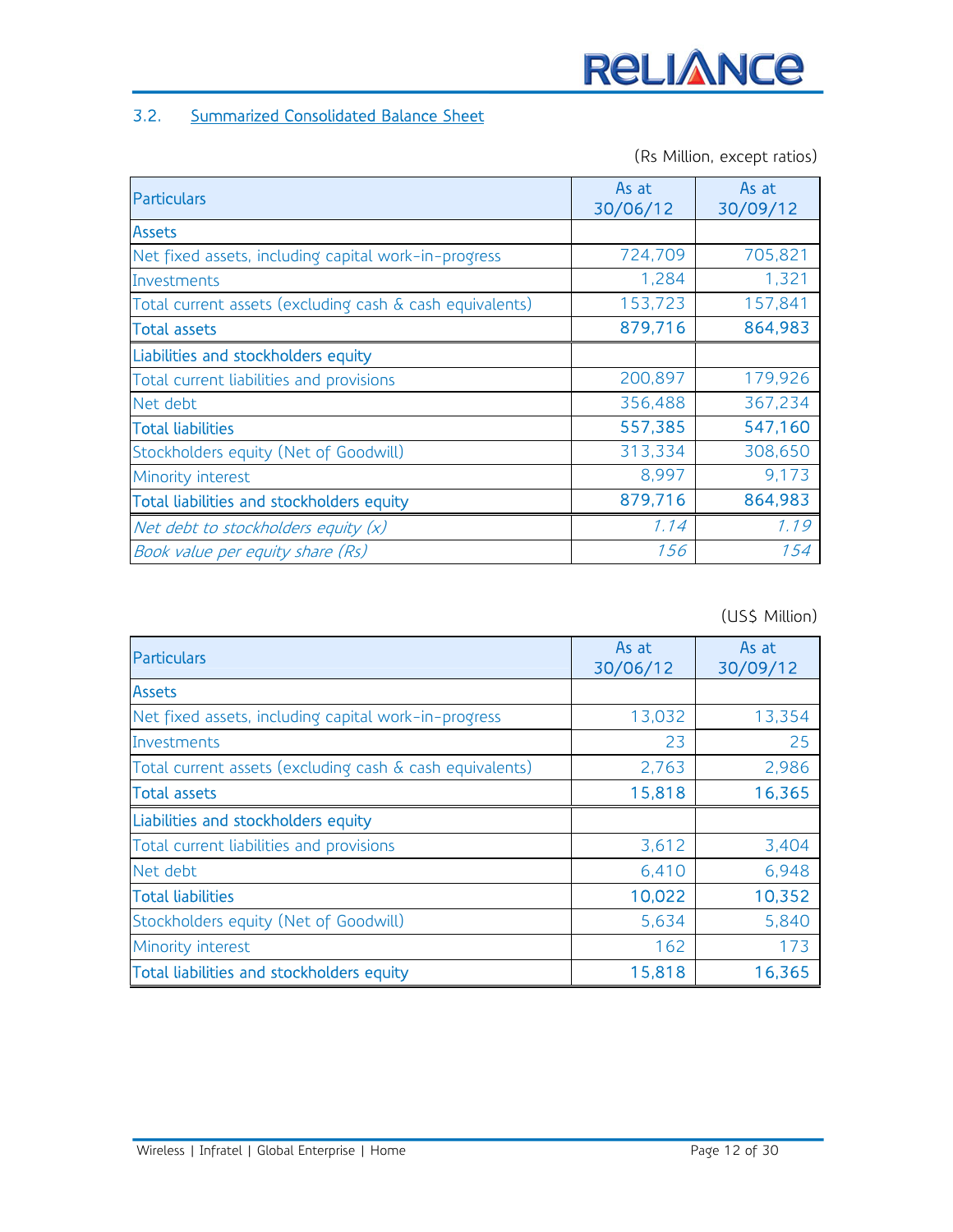#### 3.3. Summarized Statement of Operations by Segment

#### 3.3.1. Wireless

(Rs Million, except ratios)

| Particulars       | <b>Qtr</b> ended<br>30/06/12 | <b>Qtr</b> ended<br>30/09/12 | Q-on-Q Growth<br>(%) |
|-------------------|------------------------------|------------------------------|----------------------|
| Gross revenue     | 45,270                       | 44,223                       | $-2.3%$              |
| Net revenue       | 34,161                       | 32,551                       | $-4.7%$              |
| <b>EBITDA</b>     | 12,093                       | 11,795                       | $-2.5%$              |
| <b>EBIT</b>       | 6,548                        | 6,385                        | $-2.5%$              |
| EBITDA margin (%) | 26.7%                        | 26.7%                        |                      |
| EBIT margin (%)   | 14.5%                        | 14.4%                        |                      |

#### 3.3.2. Global Enterprise

(Rs Million, except ratios)

| <b>Particulars</b> | Qtr ended<br>30/06/12 | Qtr ended<br>30/09/12 | Q-on-Q Growth<br>( %) |
|--------------------|-----------------------|-----------------------|-----------------------|
| Gross revenue      | 24,514                | 24,332                | $-0.7%$               |
| Net revenue        | 19,066                | 18,735                | $-1.7%$               |
| <b>EBITDA</b>      | 5,915                 | 5,634                 | $-4.8%$               |
| <b>EBIT</b>        | 3,403                 | 2,885                 | $-15.2%$              |
| EBITDA margin (%)  | 24.1%                 | 23.2%                 |                       |
| EBIT margin (%)    | 13.9%                 | 11.9%                 |                       |

Note: "Net revenue" in 3.3.1 and 3.3.2 above represents gross segment revenue less license fees and access charges.

#### 3.3.3. Others

(Rs Million, except ratios)

| <b>Particulars</b> | <b>Qtr</b> ended<br>30/06/12 | <b>Qtr</b> ended<br>30/09/12 | Q-on-Q Growth<br>(%) |
|--------------------|------------------------------|------------------------------|----------------------|
| Other income       | 2.429                        | 2,186                        | $-10.0\%$            |
| Other expenses     | 3,884                        | 3,224                        | $-17.0%$             |
| <b>EBITDA</b>      | (1, 455)                     | (1,038)                      | 28.7%                |
| <b>EBIT</b>        | (2, 488)                     | (2,024)                      | 18.7%                |

Note: "Other income" in 3.3.3 above represents revenue earned from operating activities not included in segments (as defined). "Other expenses" in 3.3.3 above represents expenses related to such activities and unallocated corporate expenses.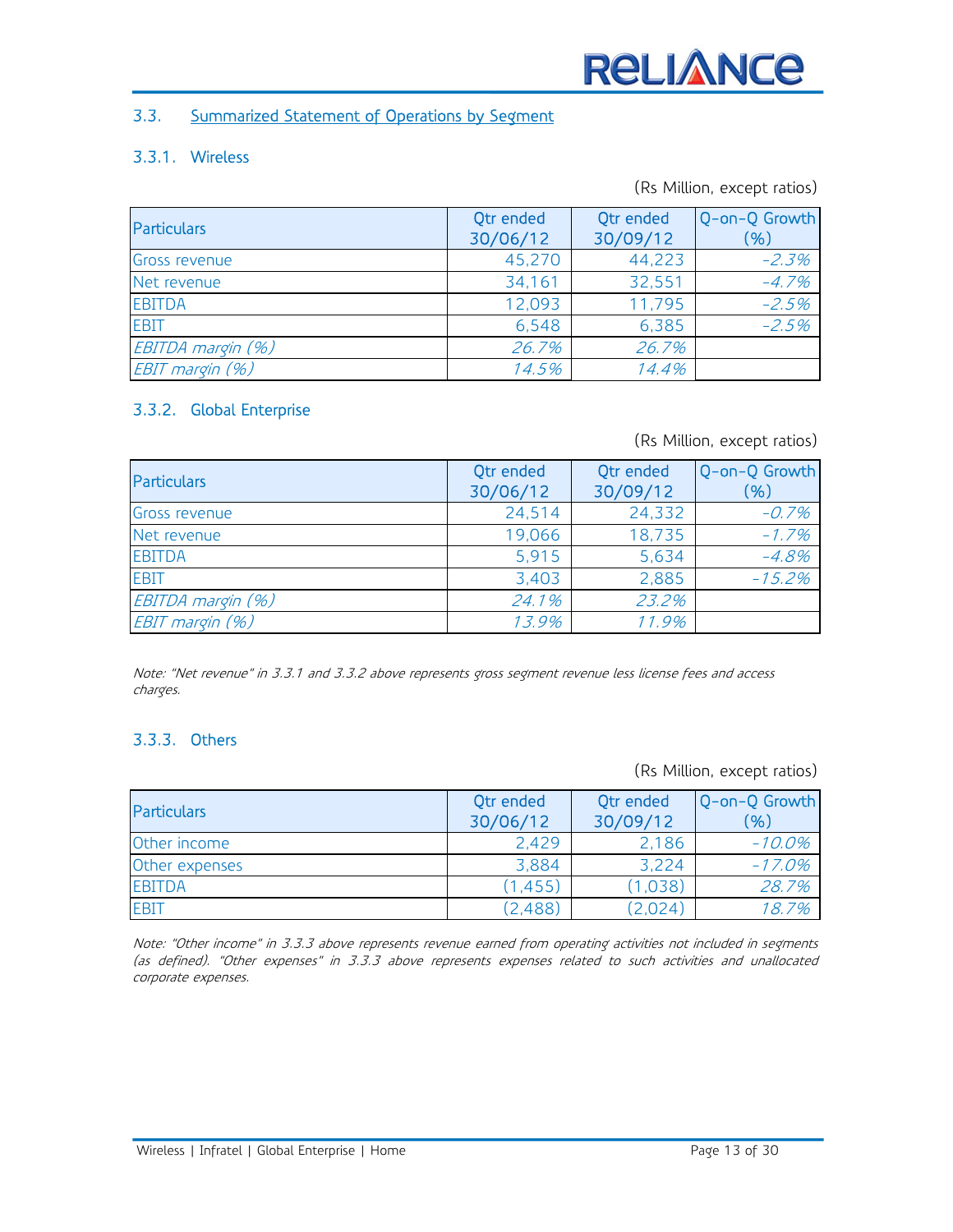#### 3.4. Contribution to Revenue by Segment

(Rs Million, except ratios)

|                          | Qtr ended 30/06/12 |            | Qtr ended 30/09/12 |            |  |
|--------------------------|--------------------|------------|--------------------|------------|--|
| Segment                  | Revenue            | % of Total | Revenue            | % of Total |  |
| <b>Wireless</b>          | 45,270             | 63%        | 44,223             | 63%        |  |
| <b>Global Enterprise</b> | 24,514             | 34%        | 24,332             | 34%        |  |
| <b>Others</b>            | 2,429              | 3%         | 2,186              | 3%         |  |
| <b>Sub Total</b>         | 72,213             | 100%       | 70,741             | 100%       |  |
| Eliminations             | (19, 021)          |            | (18, 721)          |            |  |
| <b>Total</b>             | 53,192             |            | 52,020             |            |  |

Note: "Others" comprises "Other income" as shown in 3.3.3 above.

#### 3.5. Contribution to EBITDA by Segment

(Rs Million, except ratios)

|                          | Qtr ended 30/06/12 |            | Qtr ended 30/09/12 |            |  |
|--------------------------|--------------------|------------|--------------------|------------|--|
| Segment                  | <b>EBITDA</b>      | % of Total | <b>EBITDA</b>      | % of Total |  |
| <b>Wireless</b>          | 12,093             | 73%        | 11,795             | 72%        |  |
| <b>Global Enterprise</b> | 5,915              | 36%        | 5,634              | 34%        |  |
| <b>Others</b>            | (1, 455)           | $-9%$      | (1,038)            | $-6%$      |  |
| <b>Sub Total</b>         | 16,553             | 100%       | 16,391             | 100%       |  |
| Eliminations             | (51)               |            | (9)                |            |  |
| <b>Total</b>             | 16,502             |            | 16,382             |            |  |

#### 3.6. Investment in Projects by Segment

(Rs Million, except ratios)

|                          | Cumulative to 30/09/12 |            | Qtr ended 30/09/12 |            |
|--------------------------|------------------------|------------|--------------------|------------|
| Segment                  | <b>Rs Million</b>      | % of Total | <b>Rs Million</b>  | % of Total |
| <b>Wireless</b>          | 663,153                | 72%        | 1,180              | 28%        |
| <b>Global Enterprise</b> | 232,108                | 25%        | 2,790              | 66%        |
| <b>Others</b>            | 30,978                 | 3%         | 270                | 6%         |
| <b>Total</b>             | 926,239                | 100%       | 4,240              | 1 00%      |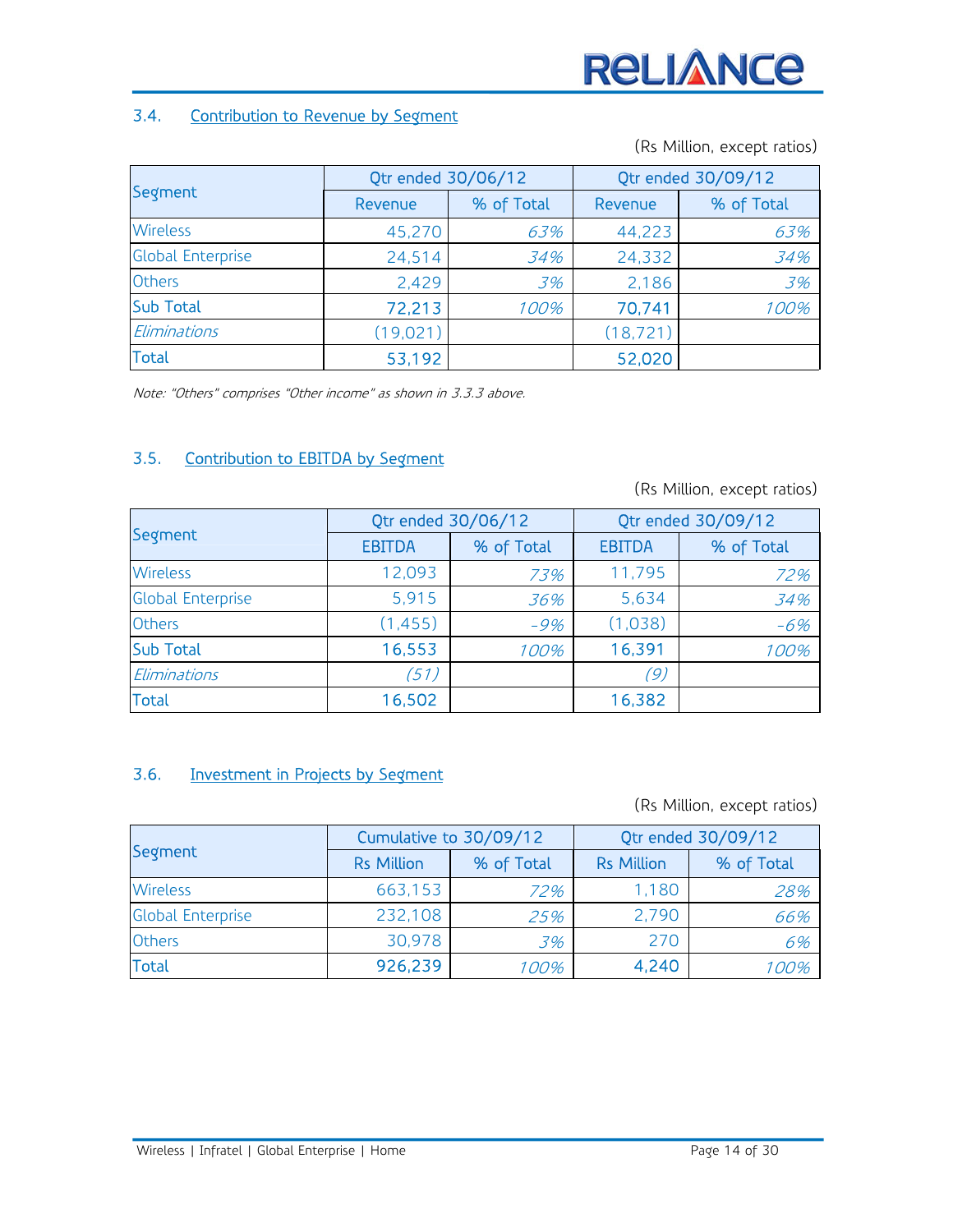## 4. Key Performance Indicators

The financial figures used for computing ARPU, RPM and SMS revenue are based on Indian GAAP. Data used for computing wireless market share is derived from reports published by industry associations. Although we believe that such data is reliable, it has not been independently verified. Definitions of terms are set out in Section 9. "Qtr ended 30/06/12" refers to the three month period ended June 30, 2012; "Qtr ended 30/09/12" refers to the three month period ended September 30, 2012.

| <b>Metric</b>                          | <b>Unit</b>    | Otr ended<br>30/06/12 | Otr ended<br>30/09/12 |
|----------------------------------------|----------------|-----------------------|-----------------------|
| Service areas operational*             | <b>Nos</b>     | 22                    | 22                    |
| Wireless customers                     | <b>Nos</b>     | 154,600,726           | 134,849,235           |
| Wireless market share (All-India)      | $\frac{9}{6}$  | 16.6%                 | 14.9%                 |
| Wireless net adds                      | <b>Nos</b>     | 1,555,034             | (19, 751, 491)        |
| Market share - wireless net adds       | $\frac{9}{6}$  | 10.9%                 | $NP$ <sup>#</sup>     |
| Pre-paid % of total wireless customers | %              | 97.1%                 | 96.7%                 |
| Pre-paid % of wireless net adds        | $\%$           | 97.3%                 | 100.0%                |
| <b>Wireless ARPU</b>                   | Rs/Sub         | 98                    | 102                   |
| Wireless churn                         | $\%$           | 5.0%                  | 10.0%                 |
| Wireless minutes of use (MoU)          | <b>Bn Mins</b> | 105.1                 | 102.5                 |
| Wireless MoU per customer/month        | Min/Sub        | 228                   | 236                   |
| Wireless revenue per minute (RPM)      | Rs/Min         | 0.43                  | 0.43                  |
| Wireless EBITDA per minute             | Rs/Min         | 0.12                  | 0.12                  |
| Non voice as % of wireless revenue     | %              | 20.2%                 | 20.8%                 |
| Total data subscribers                 | Mn             | 24                    | 26                    |
| Total data volume                      | Mn MBs         | 15,840                | 17,400                |
| Data usage per customer                | <b>MBs</b>     | 240                   | 232                   |
| 3G customers                           | Mn             | 4.0                   | 4.8                   |
| Broadband Service areas operational    | <b>Nos</b>     | 18                    | 18                    |
| Broadband Towns active (wireline)      | <b>Nos</b>     | 44                    | 44                    |
| <b>Access lines</b>                    | <b>Nos</b>     | 1,510,000             | 1,502,000             |
| Access line net adds                   | <b>Nos</b>     | (5,000)               | (8,000)               |
| Buildings directly connected           | <b>Nos</b>     | 1,158,023             | 1,153,838             |
| <b>Total ILD minutes</b>               | Mn Mins        | 5,344                 | 5,397                 |
| <b>Total NLD minutes</b>               | Mn Mins        | 14,746                | 15,023                |

\* Considering Tamil Nadu and Chennai as one combined circle

# Not Provided as Net adds are negative at industry level due to deprovisioning of inactive subscribers

Note: Definition of ILD minutes includes transit minutes and global calling card minutes. Definition of NLD minutes includes carriage of all ILD minutes originating or terminating in India.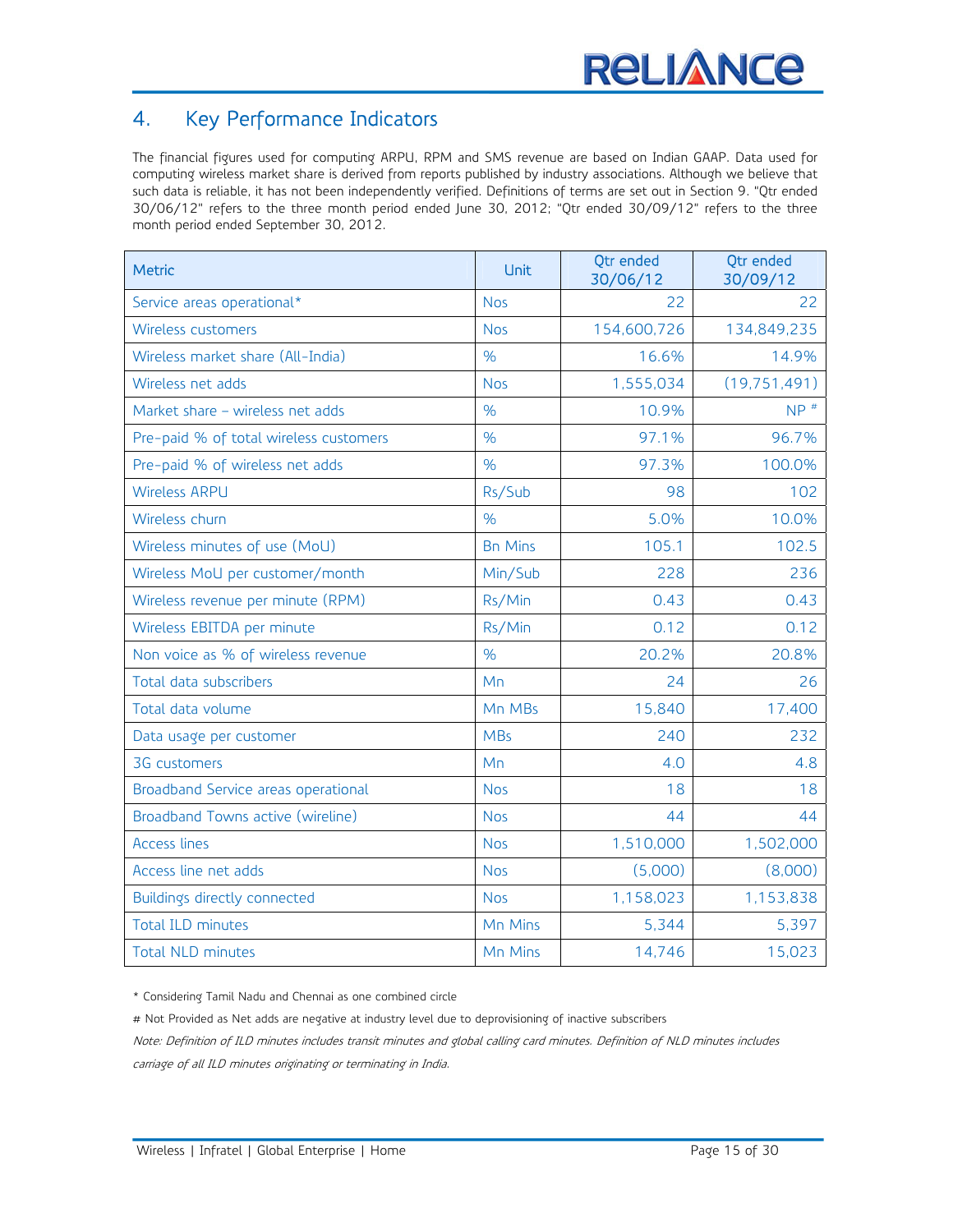## 5. Basis of Presentation of Financial Statements

#### 5.1. Reporting Periods

The financial year end of Reliance Communications Limited is March 31. Each financial year ("FY") is referred to by the calendar year in which the particular financial year end occurs. The current financial year will be for a period of 12 months, commenced on April 1, 2012 and ending on March 31, 2013.

#### 5.2. Consolidated and Segment Financial Results

#### 5.2.1. Revenues

Revenues of the Company have been reported in the following manner:

**Q** Consolidated Revenues and Segment Gross Revenues

Consolidated revenues of the Company have been classified as "Services and Sales" revenue. This represents revenues earned from the provision of services and from the sale of network infrastructure on an IRU basis.

For the purposes of business segment reporting, revenues have been classified under two segments namely "Wireless" and "Global Enterprise". The lines of business included in each segment and the basis of segment revenue reporting is described in Section 5.3 below. Revenue earned from operating activities not included in these segments (as defined) is shown as "Other Income" under "Others" in the segment analysis.

**B** Elimination of Inter Segment Revenues

Revenues for each business segment are reported at gross level where inter segment revenue is also included. Hence, revenue of one segment, from inter segment source, is reported as the expense of the related segment. Elimination takes place in determining consolidated revenues for the Company.

For the purpose of determining transfer pricing between segments, open market wholesale rates for comparable services or, where applicable, rates stipulated by the regulatory authorities have been adopted.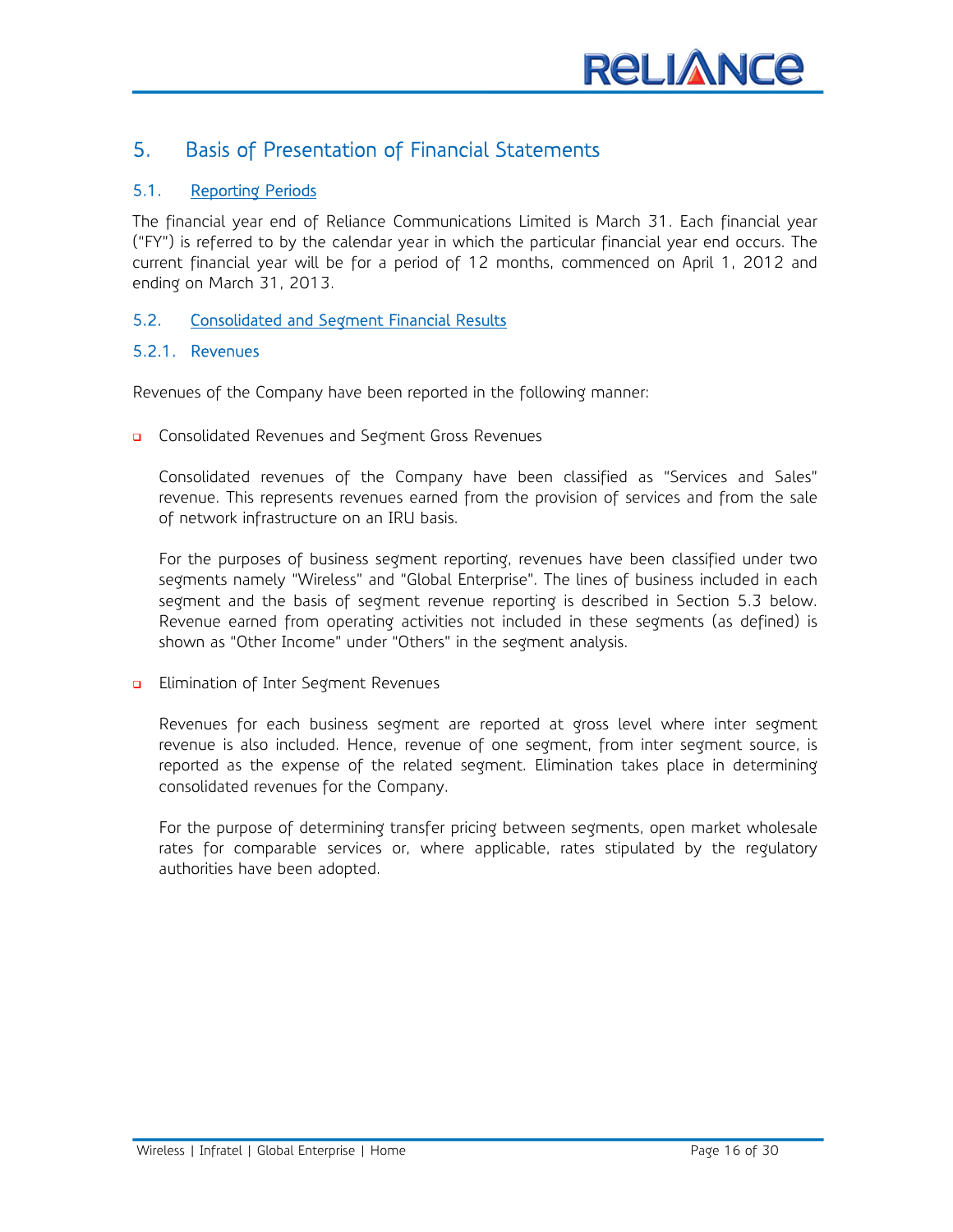#### 5.2.2. Net Revenues by Segment

"Net Revenues" represent revenues earned less direct variable operating expenses in the nature of: (1) revenue share (including levies for Universal Service Obligation), and spectrum fees (referred to collectively as "License Fees"); and (2) charges for access, carriage, interconnection, and termination (referred to collectively as "Access Charges").

Expenses included under License Fees are currently incurred as a percentage of adjusted gross revenue. Expenses included under Access Charges, on the basis of fixed or ceiling cost per minute, or are determined by commercial negotiation with other carriers and between our business segments, as appropriate.

Access Charges and license Fees are disclosed in aggregate as part of the classification of "Operating Expenses" in the consolidated statement of operations. Net Revenues are reported for each business segment.

#### 5.2.3. Operating Expenses

Operating expenses of the Company have been reported in the following manner:

**Q** Consolidated and Segment Gross Operating Expenses

Consolidated operating expenses of the Company have been classified under four categories of costs, namely "Access Charges and license Fees", "Network Operations", "Employees", and "Selling, General & Administrative".

**B** Elimination of Inter Segment Expenses

Principles, as stated in 5.2.1 above, have been followed for reporting gross operating expenses of each segment and elimination of such expenses in determining consolidated EBITDA for the Company.

#### 5.3. Composition of Segments

Financial performance of the Company has been reported under the following two business segments:

- **u** Wireless
- Global Enterprise

Financial results by segment include all products and services covered by the individual segment as described below. Operating activities not included in the segments (as defined below) are grouped under "Others".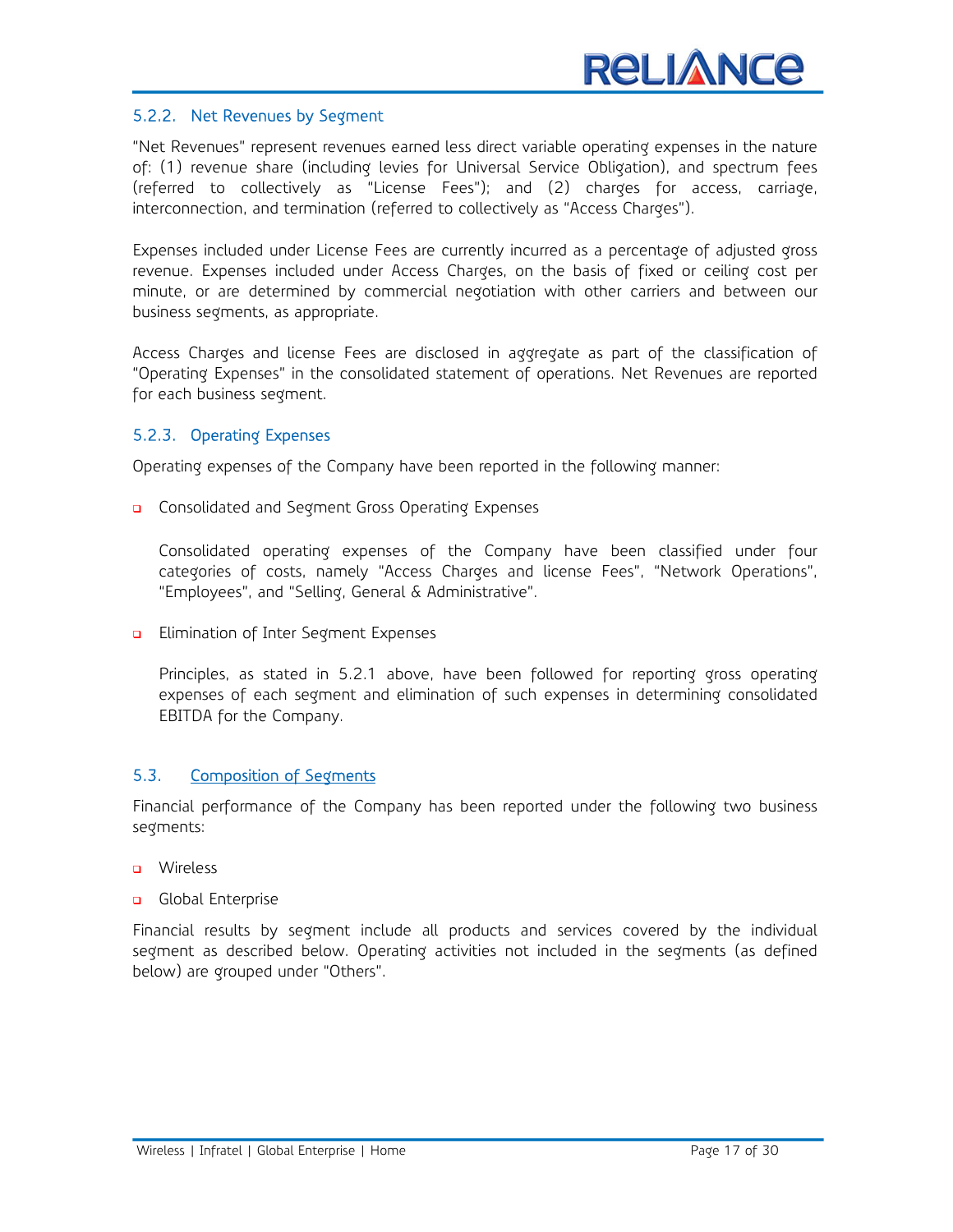#### 5.3.1. Wireless

The Wireless segment functions in a retail mode. Wireless services are offered on both CDMA and GSM technology platforms. Wireless services consist mainly of the following:

- 3G in 13 circles & Nation-wide 2G mobile services for individuals and corporate customers, including local and long distance voice, messaging, wireless internet access, wireless multimedia and value added services. Services are offered on both pre-paid and post paid bases.
- Fixed wireless phone and terminal services are mainly for residential and SME customers, including local and long distance voice, messaging, wireless internet access, wireless multimedia, and value added services. Services are offered on both pre-paid and post paid bases.
- 3G services provide customers with a plethora of data applications like live mobile TV, Video-on-demand, video calling, video and music streaming, video conferencing, personalized RSS feeds and much more.
- Public calling offices and coin collection boxes for local and long distance voice using fixed wireless phones and terminals. Service is provided to independent retail operators of such facilities on a pre-paid basis.

Assets allocated to this business segment include: radio equipment (base trans-receiver stations (BTSs), microwave towers, antennas, mobile switching centers (MSCs), and related electronics, software and systems for operations); intra-city access networks (ducts and optical fiber) other than in 44 cities; utilities, servers, customer premises equipment, and license fees.

#### 5.3.2. Global Enterprise

The Global Enterprise Business segment provides wholesale and retail voice and data services from many international locations. It provides the following services to the wireless segment of Reliance Communications on an inter segment basis and enterprises in India and across the globe:

- National inter-circle (NLD) carriage services for voice, data, and internet.
- **D** NLD bandwidth and infrastructure services for other service providers.
- International long distance (ILD) carriage services for voice, data, and internet.
- IRUs and leased circuits for international voice and data connectivity through submarine cable systems, together with cable restoration and maintenance services.
- Global Ethernet services to enterprise customers across four industry verticals i.e. financial, legal, healthcare and Government
- International managed data services, including IP-VPN.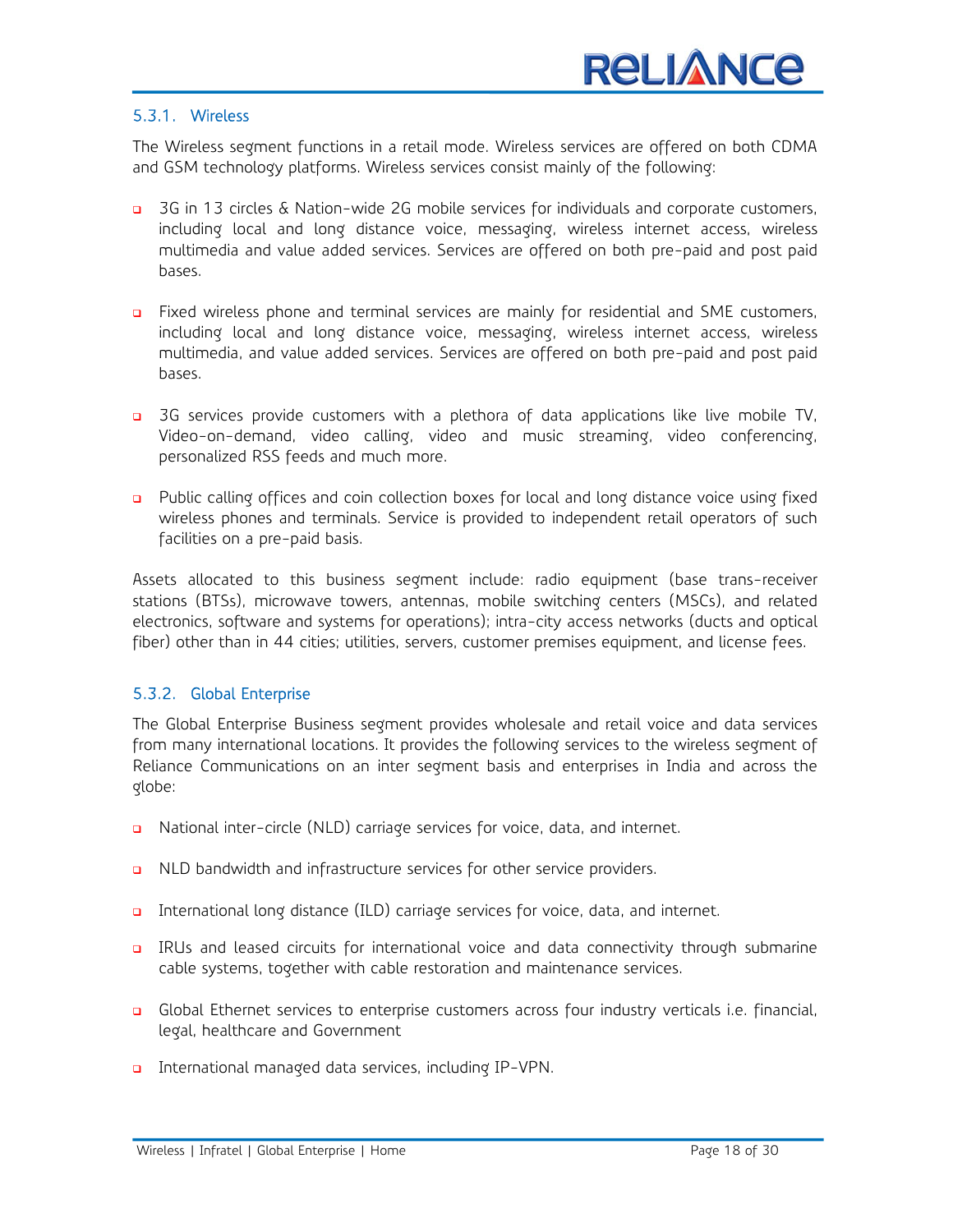- Virtual international calling and voice content services provided by overseas operating units in Australia, Austria, Belgium, Canada, France, Hong Kong, India, Ireland, Netherlands, New Zealand, Singapore, Spain, United Kingdom and United States in a retail mode to individual customers for calling India and global destinations.
- **Q** Managed contact centre solutions for call centres in India and overseas.
- Services provided through LMDS, WIMAX etc. and involving the provision of IT infrastructure are covered under this segment. Services are provided across various customer groups including residential, SMEs, and large corporates. Products and services include the following:
	- Voice Products: E1 DID, Centrex, PBX trunks, One Office Duo, toll free, Audio conferencing, and fixed line phones.
	- Data products: VPN, leased lines, IPLCs, Ethernet, video conferencing, Remote Access VPN, internet data centre (IDC) services (including managed hosting, applications, storage, and disaster recovery), and broadband internet.

NLD and ILD assets are allocated to this segment. NLD assets include: transport equipment and electronics; transmission networks connecting various Media Convergence Nodes (MCNs) across all circles; buildings, utilities, and license fees. ILD assets include: dedicated ports and switches, electronics, infrastructure at various points of presence and other cable systems not owned and operated by the Company. In addition, the submarine cable systems, cable landing stations, switching equipment for PoPs and associated facilities of FLAG, are included in this segment.

Allocated assets also include: in-building wiring and building access networks from building access nodes in all locations where active; intra-city access networks (ducts and optical fiber) in 44 cities; internet data centers; digital loop carriers (DLC), routers, modems and related electronics; customer premises equipment (CPE) and license fees.

#### 5.3.3. Others

Others comprise operating activities not included in the segments as defined above. These activities include DTH services, retailing (Reliance World), property leasing and investments.

Assets shown under Others mainly comprise properties owned by the Company, including the Dhirubhai Ambani Knowledge City, and property and fittings (including electronics for videoconferencing and other digital services) used by Reliance World retail outlets.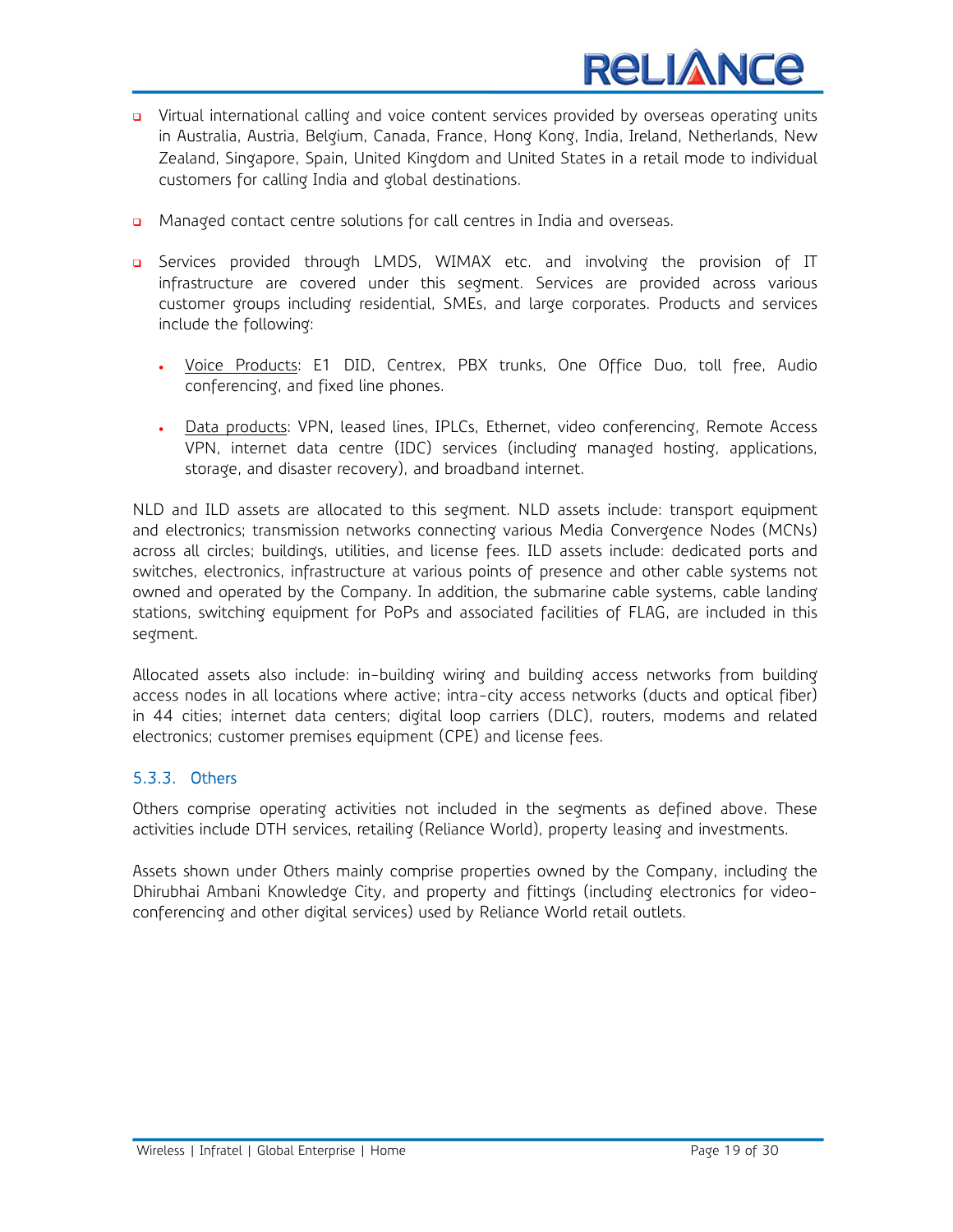## 6. Financial Statements

Financial results for the quarter ended September 30, 2012 as per Indian GAAP. An explanation of the basis of presentation is set out in Section 5. In the tables below, "Qtr ended 30/06/12" refers to the three month period ended June 30, 2012 and "Qtr ended 30/09/12" refers to the three month period ended September 30, 2012. Previous quarter's figures have been re-grouped, re-arranged and re-classified wherever necessary.

#### 6.1. Consolidated Results of Operations

|                                                                                       |                       | (Rs. Million, except ratios) |
|---------------------------------------------------------------------------------------|-----------------------|------------------------------|
| <b>Particulars</b>                                                                    | Qtr ended<br>30/06/12 | Qtr ended<br>30/09/12        |
| <b>Total revenues</b>                                                                 | 53,192                | 52,020                       |
| Services and sales                                                                    | 53,192                | 52,020                       |
| <b>Total operating expenses</b>                                                       | 36,690                | 35,638                       |
| Access charges and license fees                                                       | 8,562                 | 9,512                        |
| Network operations                                                                    | 17,852                | 15,582                       |
| <b>Employees</b>                                                                      | 3,136                 | 3,443                        |
| <b>SG&amp;A</b>                                                                       | 7,140                 | 7,101                        |
| EBITDA before exceptional item                                                        | 16,502                | 16,382                       |
| Finance charges (net)                                                                 | 5,534                 | 5,929                        |
| Depreciation / amortization                                                           | 9,093                 | 9,130                        |
| <b>Exceptional Items</b>                                                              |                       |                              |
| Profit before tax                                                                     | 1,875                 | 1,323                        |
| Provision for tax (including Deferred tax)                                            | (39)                  | Ω                            |
| Net profit after tax (before adjustment of share of Minority<br>Interest/ Associates) | 1,914                 | 1,323                        |
| Share of Minority and associates                                                      | 290                   | 302                          |
| Net profit after tax (after adjustment of share of Minority<br>Interest/ Associates)  | 1,624                 | 1,021                        |
| <b>Ratios</b>                                                                         |                       |                              |
| EBITDA margin (%)                                                                     | 31.0%                 | 31.5%                        |
| Net profit margin (%)                                                                 | 3.1%                  | 2.0%                         |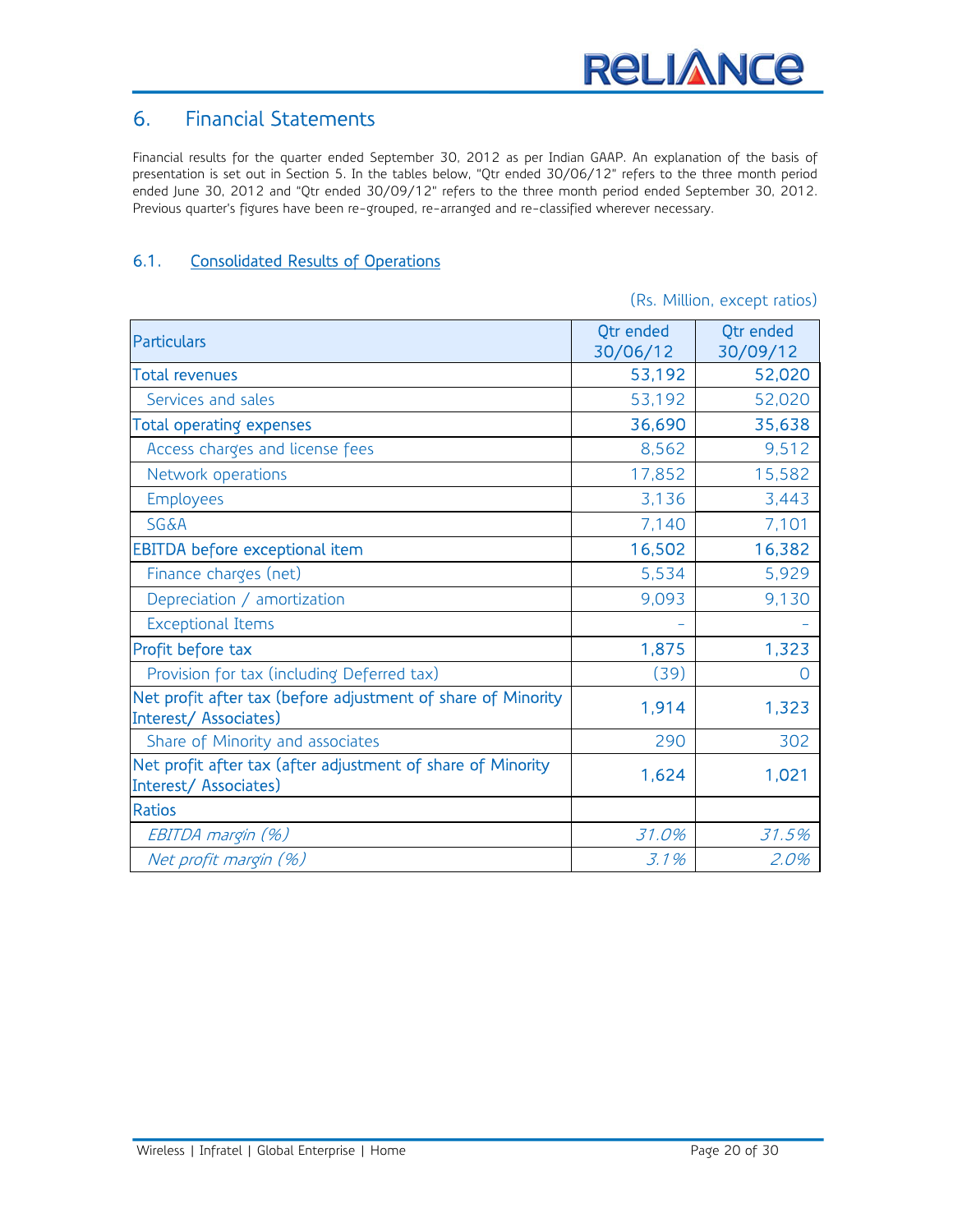### 6.2. Consolidated Balance Sheet

(Rs. Million)

| <b>Particulars</b>                            | As at 30/06/12 | As at 30/09/12 |
|-----------------------------------------------|----------------|----------------|
| <b>ASSETS</b>                                 |                |                |
| <b>Current assets</b>                         |                |                |
| Inventories                                   | 5,044          | 5,027          |
| <b>Debtors</b>                                | 38,336         | 36,177         |
| Other current assets                          | 26,589         | 27,632         |
| Loans and advances                            | 83,754         | 89,005         |
| Total current assets (excluding cash and cash | 153,723        | 157,841        |
| <b>Fixed assets</b>                           |                |                |
| <b>Gross block</b>                            | 1,025,993      | 1,018,552      |
| Less: Depreciation                            | (351, 709)     | (360, 202)     |
| Net block                                     | 674,284        | 658,350        |
| Capital work-in-progress                      | 50,425         | 47,471         |
| <b>Total fixed assets</b>                     | 724,709        | 705,821        |
| Investments                                   | 1,284          | 1,321          |
| <b>Total assets</b>                           | 879,716        | 864,983        |
| LIABILITIES AND STOCKHOLDERS EQUITY           |                |                |
| <b>Stockholders equity</b>                    |                |                |
| Share capital                                 | 10,320         | 10,320         |
| Reserves and surplus (net of Goodwill)        | 303,014        | 298,330        |
| <b>Stockholders equity</b>                    | 313,334        | 308,650        |
| Minority interest                             | 8,997          | 9,173          |
| <b>Current liabilities and provisions</b>     |                |                |
| Current liabilities                           | 165,999        | 146,838        |
| Provisions                                    | 34,898         | 33,088         |
| Total current liabilities and provisions      | 200,897        | 179,926        |
| <b>Debt</b>                                   |                |                |
| Foreign currency loans                        | 281,472        | 285,550        |
| Rupee loans                                   | 96,907         | 95,254         |
| <b>Gross Debt</b>                             | 378,379        | 380,804        |
| Less: Cash and cash equivalents               | 21,891         | 13,570         |
| Net debt                                      | 356,488        | 367,234        |
| Total liabilities and stockholders equity     | 879,716        | 864,983        |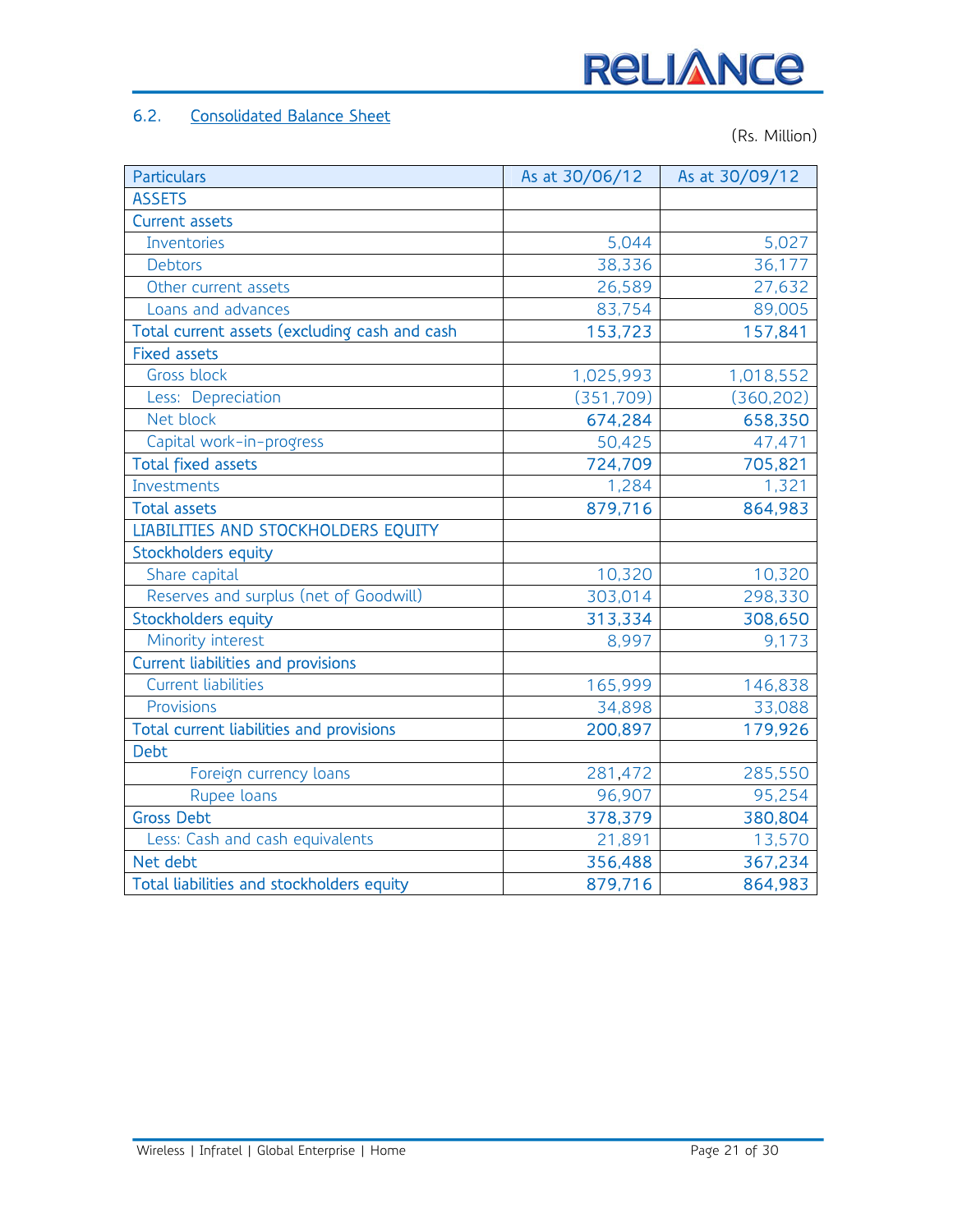### 6.3. Consolidated Statement of Cash Flows

(Rs. Million)

| <b>Particulars</b>                                               |                | Otr ended<br>30/06/12 | <b>Qtr</b> ended<br>30/09/12 |
|------------------------------------------------------------------|----------------|-----------------------|------------------------------|
| Cash flows from operating activities:                            |                |                       |                              |
| Net profit/(loss) before tax                                     | A              | 1,875                 | 1,323                        |
| Add: Non cash/non operating items                                | B              | 14,528                | 15,120                       |
| Depreciation and amortization                                    |                | 9,093                 | 9,130                        |
| Provision for doubtful debts                                     |                | 222                   | 151                          |
| Finance charges (net)                                            |                | 5,221                 | 5,867                        |
| (Profit)/loss on sale of investments                             |                | (8)                   | (28)                         |
| Exceptional items                                                |                |                       |                              |
| Cash generated from operations before<br>working capital changes | $A + B$        | 16,403                | 16,443                       |
| (Increase)/decrease in working capital                           |                | (4, 565)              | (10, 031)                    |
| Cash generated from operations                                   |                | 11,838                | 6,412                        |
| Tax paid                                                         |                | (754)                 | 3,972                        |
| Net cash provided/used by/in operating<br>activities             | $\overline{C}$ | 11,084                | 10,384                       |
| Cash flows from investing activities:                            |                |                       |                              |
| (Purchase)/sale of property, plant, and<br>equipment (net)       |                | (730)                 | (12, 245)                    |
| (Purchase)/sale of investments (net)                             |                | 493                   | (413)                        |
| Interest income / (expense) (net)                                |                | (4, 572)              | (6, 225)                     |
| Net cash provided/used by/in investing<br>activities             | D              | (4,809)               | (18, 883)                    |
| Cash flows from financing activities:                            |                |                       |                              |
| Increase/(decrease) in borrowings                                |                | 4,831                 | 178                          |
| Net cash provided/used by/in financing<br>activities             | E              | 4,831                 | 178                          |
|                                                                  |                |                       |                              |
| Cash and cash equivalents:                                       |                |                       |                              |
| Beginning of the period                                          | F              | 10,785                | 21,891                       |
| End of the period                                                | $C+D+E+F$      | 21,891                | 13,570                       |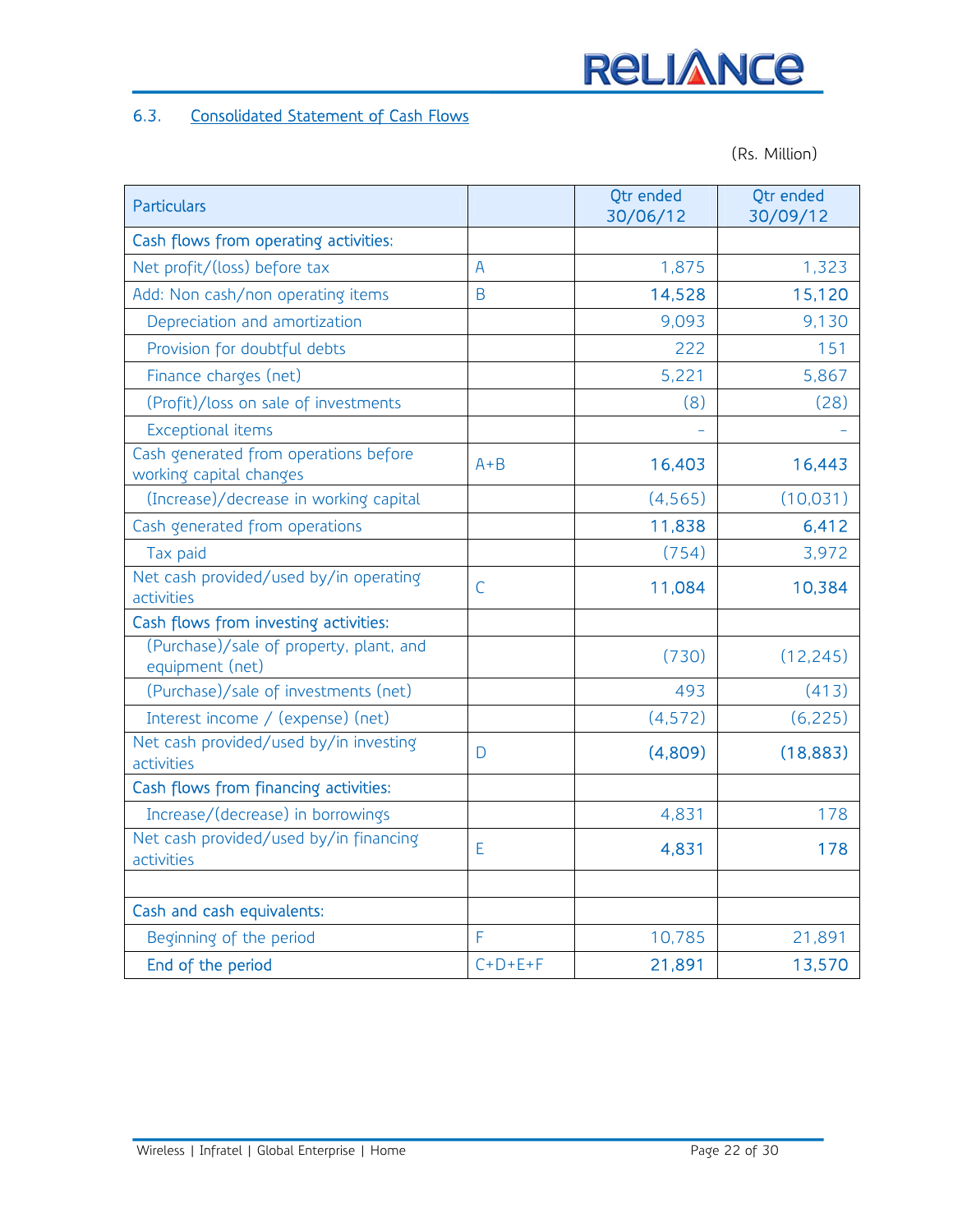### 7. Accounting Policies

Set out below are the significant accounting policies to the Consolidated Statement of Operations and the Consolidated Balance Sheet.

#### 7.1. Principles of Consolidation

Consolidation has been carried out in compliance with the applicable Accounting Standards, viz., AS 21 and AS 23, issued by the Institute of Chartered Accountants of India.

#### 7.2. Other Significant Accounting Policies

#### 7.2.1. Basis of Preparation of Financial Statements

The financial statements have been prepared under the historical cost convention in accordance with the generally accepted accounting principles in India and the provisions of the Companies Act, 1956.

#### 7.2.2. Use of Estimates

The presentation of financial statements requires estimates and assumptions to be made that affect the reported amount of assets and liabilities on the date of the financial statements and the reported amount of revenues and expenses during the reporting period. Difference between the actual results and estimates are recognized in the period in which the results are known/materialized.

#### 7.2.3. Fixed Assets

Fixed assets are stated at cost net of cenvat/value added tax and include amount added on revaluation less accumulated depreciation, amortization and impairment loss, if any.

- All costs including financing cost until commencement of commercial operations relating to borrowings attributable to fixed assets, are capitalized.
- Expenses incurred relating to projects prior to commencement of commercial operation are considered as project development expenditure and shown under capital work-in-progress.
- In respect of operating leases, rentals are expensed with reference to lease terms and other considerations in compliance with the provisions of the AS 19 issued by The Institute of Chartered Accountants of India, except for rentals pertaining to the period up to the date of commencement of commercial operations, which are capitalized.
- In respect of finance leases, the lower of the fair value of the assets and present value of the minimum lease rentals is capitalized as fixed assets with corresponding amount shown as liabilities for leased assets in compliance with the provisions of the AS 19 issued by The Institute of Chartered Accountants of India. The principal component in the lease rental in respect of the above is adjusted against liabilities for leased assets and the interest component is recognized as an expense in the year in which the same is incurred except in case of assets used for capital projects where it is capitalized.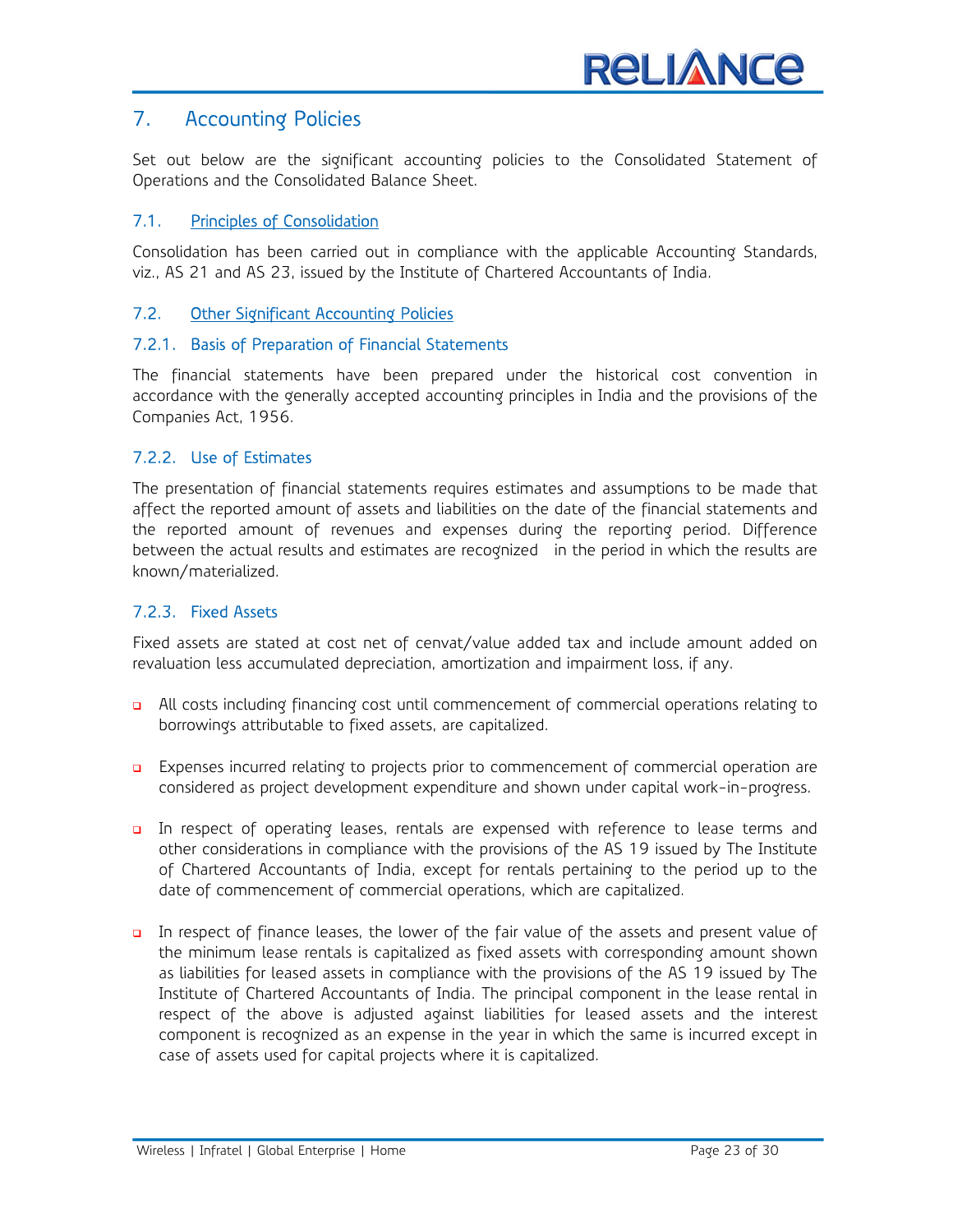Entry fees paid for telecom licenses and indefeasible right of connectivity are stated at cost for acquiring the same less accumulated amortization. These are classified as part of fixed assets.

#### 7.2.4. Depreciation/Amortization

- Depreciation on fixed assets is provided on straight line method at the rates and in the manner prescribed in Schedule XIV to the Companies Act, 1956 except in cases of cable systems, customer premises equipment and certain other assets for which useful life has been considered based on technical estimation. Depreciation is net of the amount adjusted from Provision for Business Restructuring in accordance with the Scheme.
- Depreciation on assets taken on finance lease is provided over the remaining period of lease from the commencement of commercial operations.
- Leasehold land is depreciated over the period of the lease term.
- Intangible assets, namely entry fees for telecom licenses are amortized equally over the balance period of licenses from the date of commencement of commercial services or acquisition. Indefeasible rights of use are amortized on matching principle basis for the upfront revenue recognition.

| <b>Asset Class</b>    | Period (Years)        |
|-----------------------|-----------------------|
| Leasehold Land        | Over the lease period |
| <b>Building</b>       | 30 & 60               |
| Plant and Machinery   | $10 - 20$             |
| Furniture and Fixture | 10                    |
| Office Equipment      | $5 - 10$              |
| <b>Vehicles</b>       |                       |

**n** The depreciation schedule for various classes of assets is as follows:

### 7.2.5. Impairment of Assets

An asset is treated as impaired when the carrying cost of assets exceeds its recoverable value. An impairment loss is charged to the profit and loss account in the year in which an asset is identified as impaired. The impairment loss recognized in prior accounting periods is reversed if there has been a change in the estimate of recoverable amount.

### 7.2.6. Investments

Investments are classified into long term and current investments. Investments which are intended to be held for more than one year are classified as long term investments and investments which are intended to be held for less than one year, are classified as current investments.

Current investments are carried at lower of cost and quoted/fair value, computed category wise. Long term investments are stated at cost. Provision for diminution in the value of long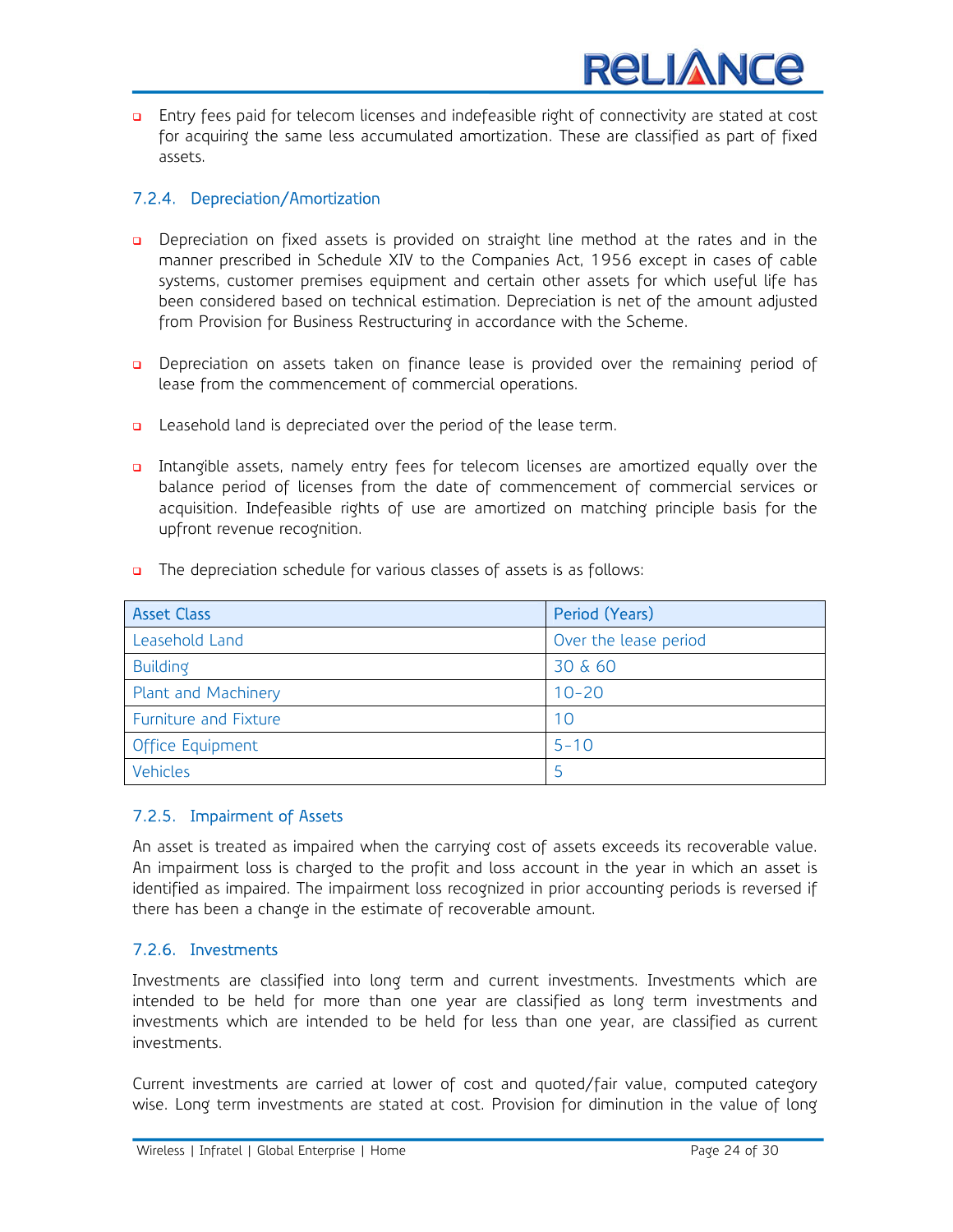

term investments is made only if such a decline is other than temporary in the opinion of the management.

#### 7.2.7. Inventories

Inventories are valued at lower of cost or net realizable value. Cost of communication devices and accessories and stores and spares are determined on weighted average basis, or net realizable value whichever is less.

#### 7.2.8. Employee Retirement Benefits

Gratuity and leave encashment liabilities are provided for based on actuarial valuation. While Company's contributions towards provident fund and superannuation fund are provided on actual contribution basis in accordance with the related stipulation.

#### 7.2.9. Borrowing Cost

Borrowing costs that are attributable to the acquisition or construction of qualifying assets are capitalized as part of the cost of such assets up to the commencement of commercial operations. A qualifying asset is one that necessarily takes substantial period of time to get ready for intended use. Other borrowing costs are recognized as expense in the year in which they are incurred.

#### 7.2.10. Foreign Currency Transactions

- Transactions denominated in foreign currencies are normally recorded at the exchange rates prevailing at the time of the transaction.
- Monetary items denominated in foreign currencies at the year end are restated at year end rates. In case of monetary items, which are covered by forward exchange contracts, the difference between the year end rate and the rate on the date of the contract is recognized as exchange difference and the premium paid on forward contracts has been recognized over the life of the contract.
- **D** Non monetary foreign currency items are carried at cost.
- All long term foreign currency monetary items consisting of loans which relate to acquisition of depreciable capital assets at the end of the period/ year have been restated at the rate prevailing at the Balance Sheet date. The exchange difference arising as a result has been added or deducted from the cost of the assets as per the notification issued by the Ministry of Company Affairs (MCA) dated 29th December, 2011. Exchange difference on other long term foreign currency loans is accumulated in "Foreign Currency Monetary item Translation Difference account" which will be amortized over the balance period of loans.
- Any income or expense on account of currency exchange difference, either on settlement or on translation, is recognized in the profit and loss account. The Company follows AS-11 in respect of forex loss/gain in case of monetary items other than mentioned above, and is therefore being debited/credited to Profit and Loss Account.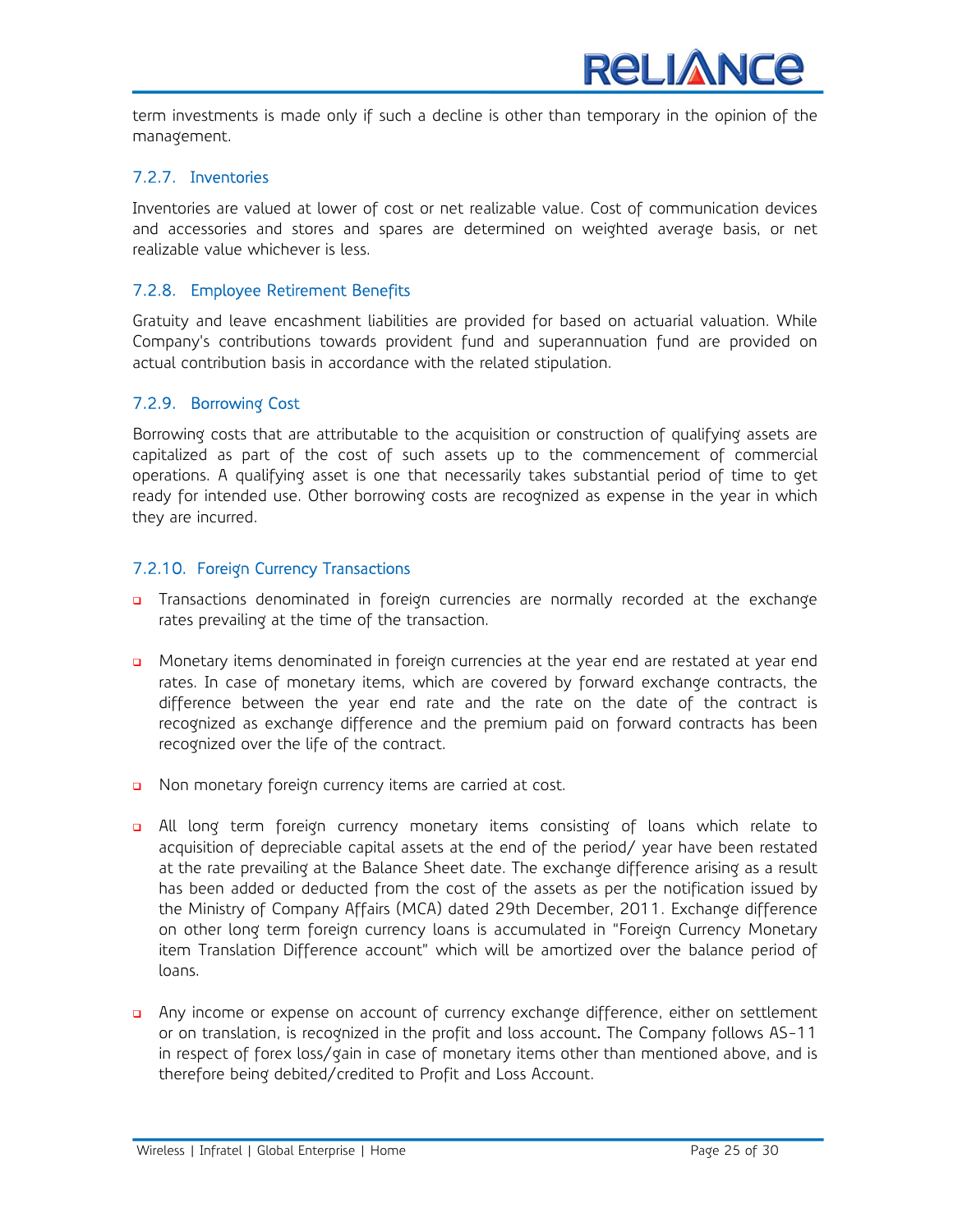

 Any income or loss arising out of marking derivative contracts to market price is recognized in the profit and loss account.

#### 7.2.11. Revenue Recognition

Revenue (income) is recognized as and when the services are performed on the basis of actual usage of the Company's network. Revenue on upfront charges for services with lifetime validity and fixed validity periods are recognized over the estimated useful life of subscribers and specified fixed validity period, where significant. The estimated useful life is consistent with estimated churn of the subscribers. Revenue from indefeasible rights of use (IRU) granted for network capacity in recognized as license income on activation of circuits

#### 7.2.12. Provision for Doubtful Debts

Provision is made in the accounts for doubtful debts in cases where the management considers the debts to be doubtful of recovery.

#### 7.2.13. Miscellaneous Expenditure

Miscellaneous expenses are charged to profit and loss account as and when they are incurred.

#### 7.2.14. Taxes on Income

Provision for income tax is made on the basis of estimated taxable income for the year at current rates. Tax expenses comprise both current tax and deferred tax at the applicable enacted or substantively enacted rates. Current tax represents the amount of income tax payable/recoverable in respect of the taxable income/loss for the reporting period. Deferred tax represents the effect of timing difference between taxable income and accounting income for the reporting period that originate in one period and are capable of reversal in one or more subsequent periods.

#### 7.2.15. Government Grants

Subsidies provided by Government for providing telecom services in rural areas are recognized as operating income.

#### 7.2.16. Provisions, Contingent Liabilities and Contingent Assets

Provisions involving substantial degree of estimation in measurement are recognized when there is a present obligation as a result of past events and it is probable that there will be an outflow of resources. Contingent liabilities are not recognized but are disclosed in the notes. Contingent assets are neither recognized nor disclosed in the financial statements.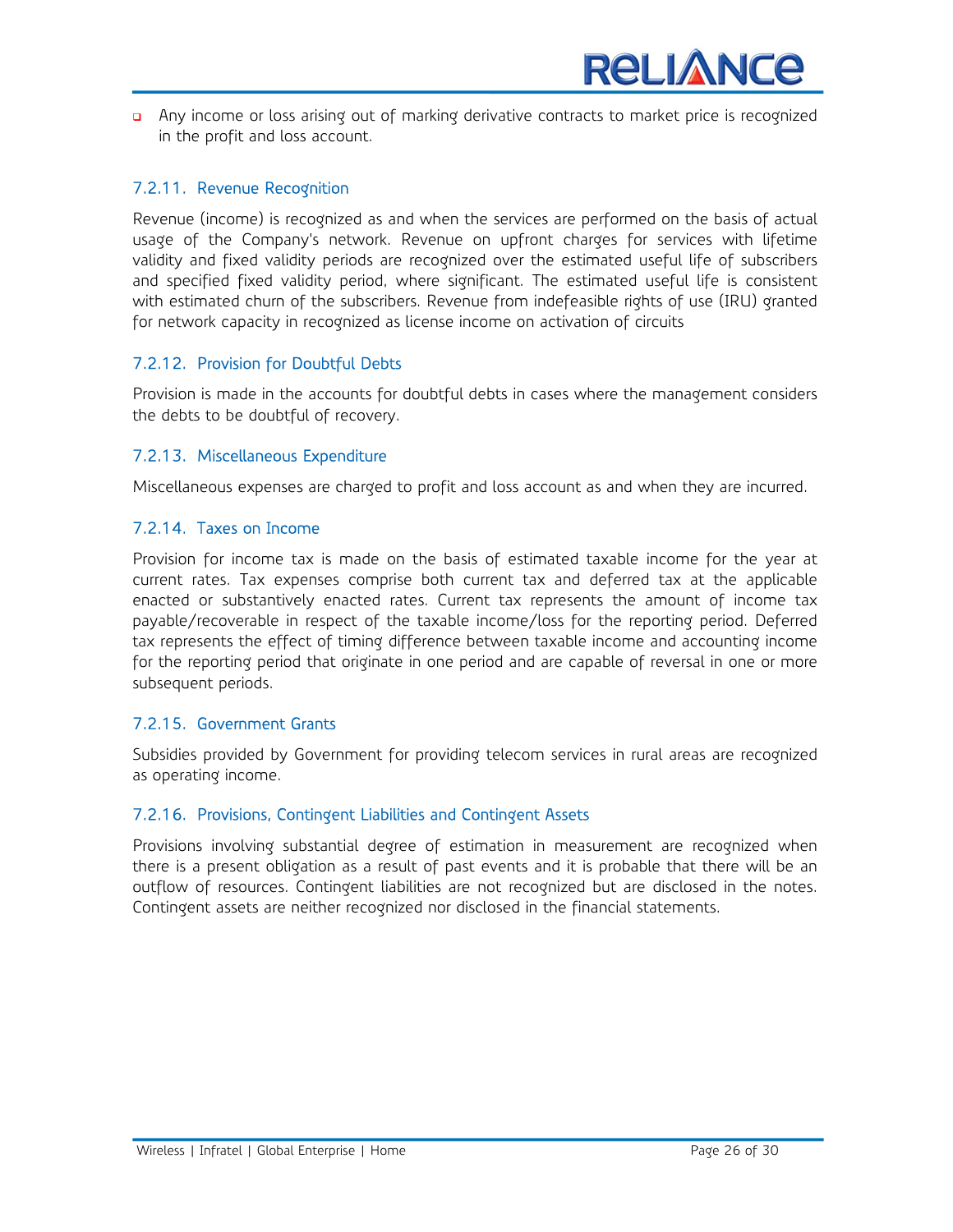### 8. Notes to Accounts (As reported to stock exchanges)

- 1. Figures of the previous period have been regrouped and reclassified, wherever required
- 2. Pursuant to the Schemes of Arrangement ("the Schemes") sanctioned by the Hon'ble High Court of Judicature at Mumbai, net exchange variations comprising of Rs. 142 crore (gain) and Rs. 265 crore relating to foreign currency monetary items other than long term foreign currency monetary items and Rs. 78 crore and Rs. 182 crore being amortization of the balance in "Foreign Currency Monetary item Translation Difference Account (FCMITDA)", during the quarter and half year ended September 30, 2012 respectively, are withdrawable from General Reserve. This treatment has no impact on the Statement of Profit and Loss of the quarter and half year ended on September 30, 2012 as the same have not been considered therein and the necessary effect, if any, consistent with the practice followed in earlier periods, will be carried out at the year end. Consequently, reported Reserve and surplus, current liabilities, current assets and FCMITDA would have been Rs. 34,870 crore, Rs. 22,579 crore, Rs. 13,083 crore and Rs. 635 crore respectively as at 30th September, 2012.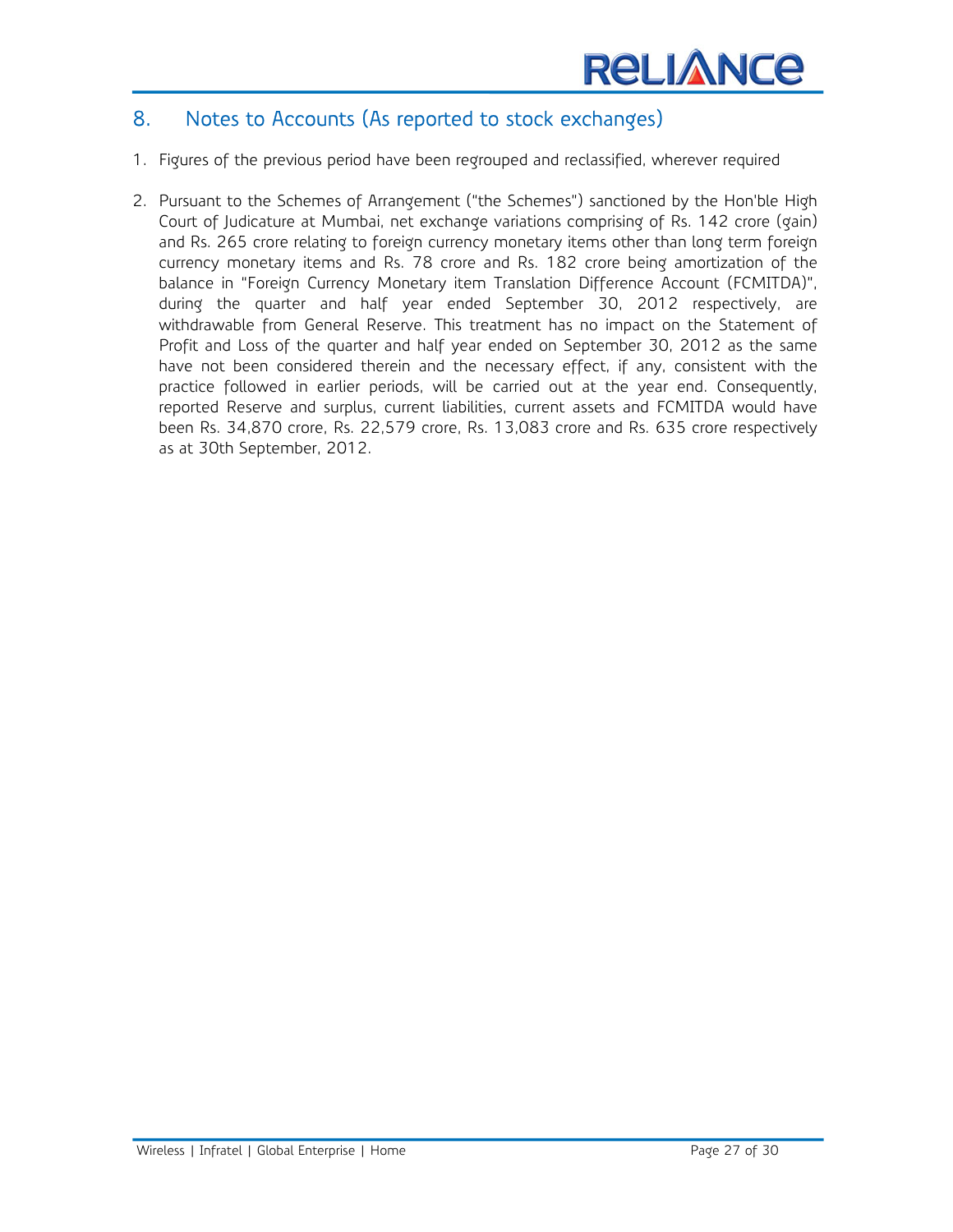## 9. Glossary

### Key Performance Indicators and Financial Terms

| <b>Key Performance Indicators</b>      |                                                                                                                                                                                                                                                                      |  |
|----------------------------------------|----------------------------------------------------------------------------------------------------------------------------------------------------------------------------------------------------------------------------------------------------------------------|--|
| Wireless market share                  | Total wireless customers (CDMA Mobile + GSM Mobile + FWP + Wireless<br>PCO), at the end of the relevant period, divided by All-India wireless<br>customers, at the end of the same period. All-India wireless customer<br>numbers are sourced from industry reports. |  |
| Market share of wireless<br>net adds   | Wireless customer net additions during the relevant period, divided by All-<br>India wireless customer net additions during the same period.                                                                                                                         |  |
| <b>Wireless ARPU</b>                   | Computed by dividing total wireless revenue for the relevant period by<br>average customers; and dividing the result by the number of months in<br>the relevant period.                                                                                              |  |
| Wireless churn                         | Computed by taking average monthly wireless disconnections divided by<br>opening monthly subscriber base in the relevant period. Churn is expressed<br>as a percentage.                                                                                              |  |
| Total wireless minutes of<br>use (MoU) | Sum of all incoming and outgoing minutes used on the wireless access<br>network by all customers in aggregate.                                                                                                                                                       |  |
| Wireless MoU per<br>customer per month | Total wireless MoU divided by average number of wireless customers on<br>the network in the relevant period. The result is expressed as the average<br>per customer per month.                                                                                       |  |
| Wireless revenue per<br>minute (RPM)   | Wireless ARPU divided by the average wireless MoU per customer per<br>month.                                                                                                                                                                                         |  |
| <b>Buildings directly</b><br>connected | The number of buildings directly connected to Reliance Communications's<br>own network (either by wireline, fiber optic, or other fixed access<br>technologies) at the end of the relevant period.                                                                   |  |
| <b>Access lines</b>                    | Number of narrowband and broadband voice and data access lines in use.                                                                                                                                                                                               |  |
| <b>ILD</b> minutes                     | Total of incoming and outgoing international long distance minutes carried<br>by the Global business. This includes minutes originating or terminating in<br>India, international transit minutes, and global calling card minutes.                                  |  |
| <b>NLD</b> minutes                     | Total of national long distance minutes carried by the Global business. The<br>domestic carriage of all ILD minutes has been included in NLD minutes.                                                                                                                |  |
| Total data subscribers                 | Any subscriber with data usage of more than zero Kb in the relevant period                                                                                                                                                                                           |  |
| Total data volume                      | Data usage by data subscribers in the relevant period                                                                                                                                                                                                                |  |
| Data usage per customer                | Total data usage divided by average number of data subscribers on the<br>network in the relevant period. The result is expressed as the average per<br>customer per month.                                                                                           |  |
| 3G customers                           | Any subscriber having made atleast one revenue generating call or data<br>usage of more than zero Kb in the relevant period                                                                                                                                          |  |

| <b>Financial Terms</b>         |                                                                                                                                                                                                                                                |
|--------------------------------|------------------------------------------------------------------------------------------------------------------------------------------------------------------------------------------------------------------------------------------------|
| Net revenue                    | Total revenue less (1) charges for access deficit, USO levy, revenue share<br>and spectrum fees (referred to as "License Fees") and (2) charges for<br>access, carriage, interconnection and termination (referred to as "Access<br>Charges"). |
| Cash profit from<br>operations | Is defined as the sum of profit after tax, depreciation and amortization.                                                                                                                                                                      |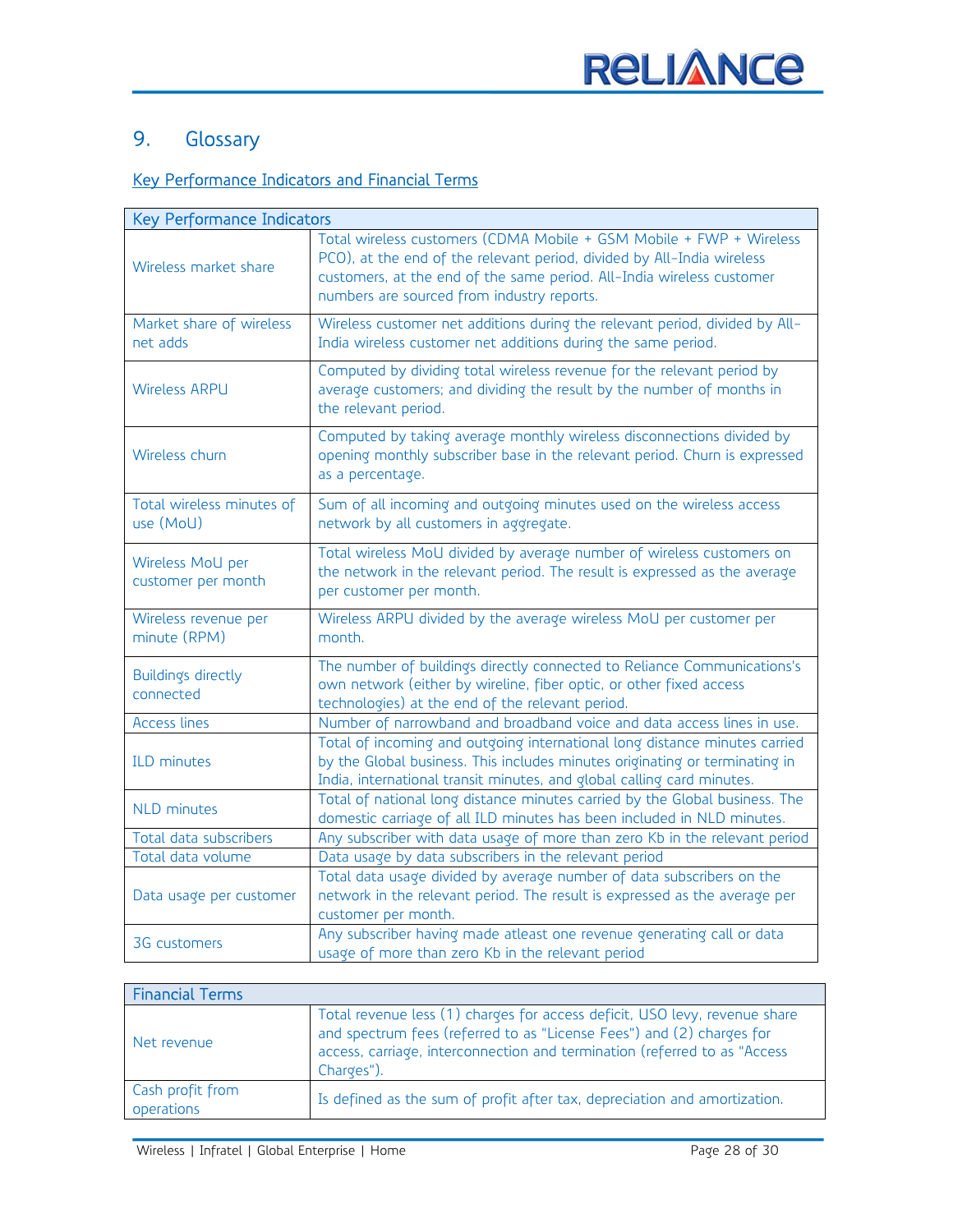

FOR CREATIVE VISUALISATION ONLY, GOOGLE, THE GOOGLE LOGO, GMAIL, GOOGLE MAPS, GOOGLE+, YOUTUBE AND ANDROID ARE TRADEMARKS OF GOOGLE INC. THE 1 GB FREE DATA OFFER FOR A MONTH IS VALID ONLY ON NEW<br>RELIANCE 3G ACTIVATIONS ON